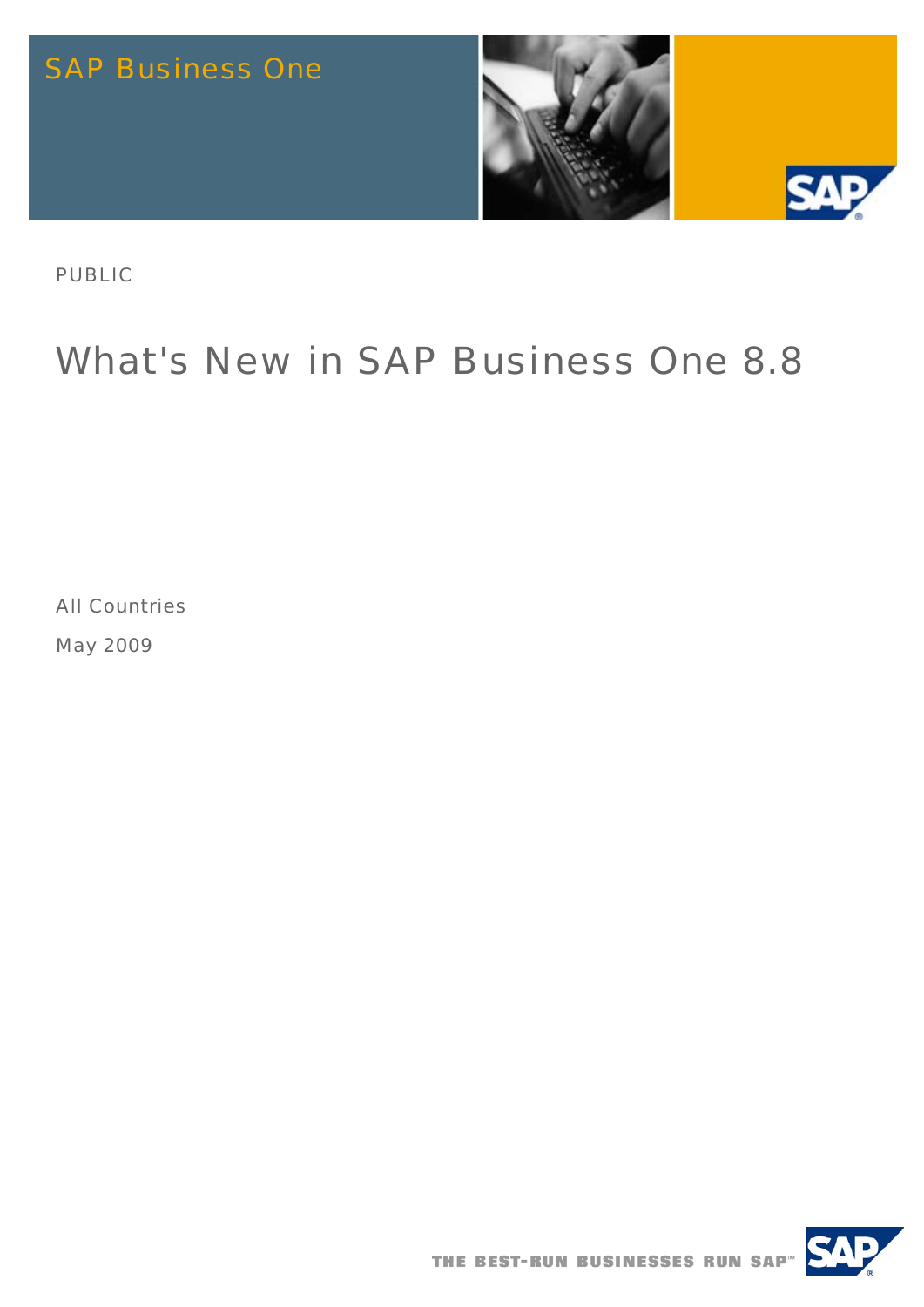#### **Table of Contents**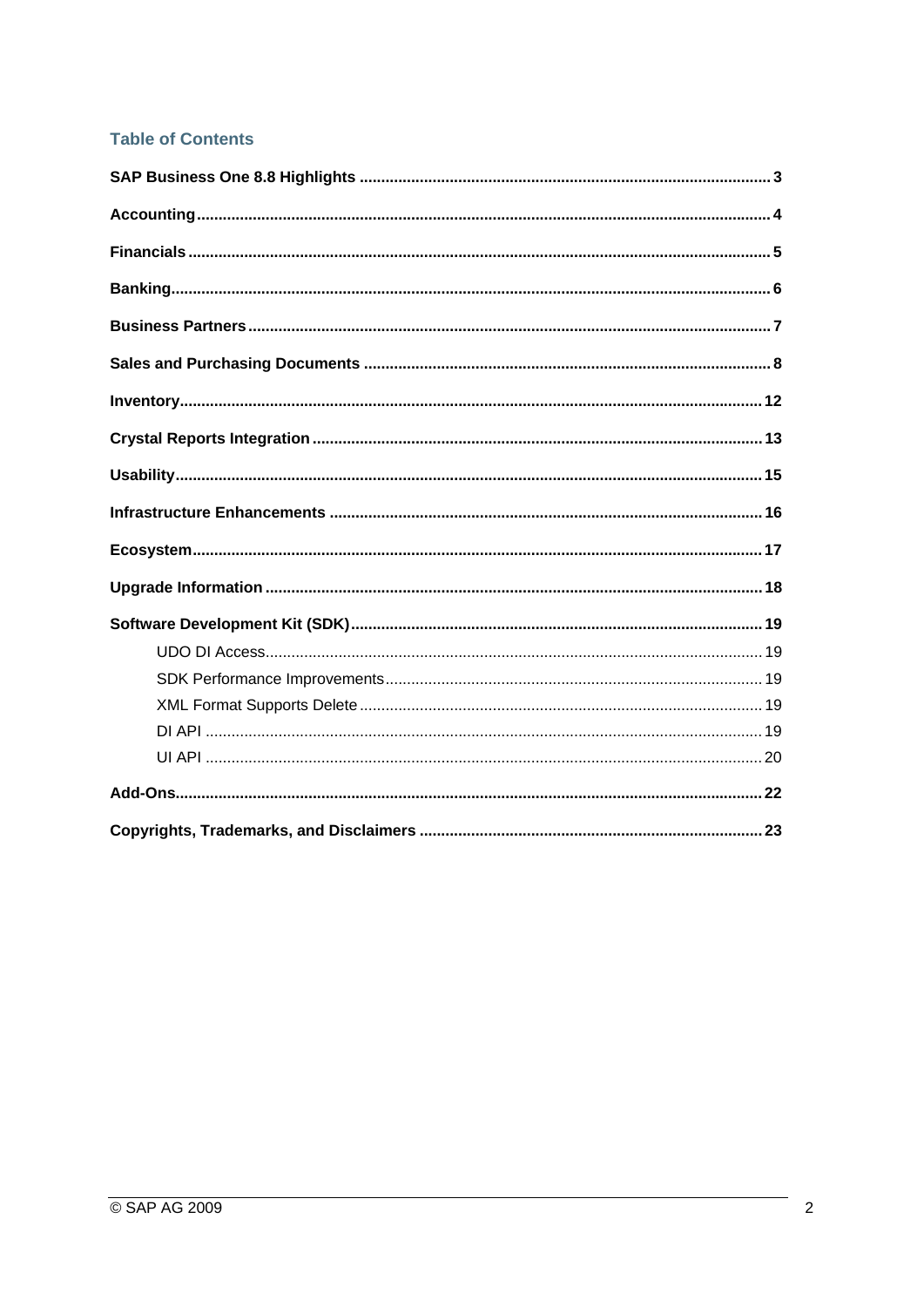

#### <span id="page-2-0"></span>SAP Business One 8.8 Highlights

### $\Omega_{\text{Note}}$

This document briefly describes major functional enhancements and modifications implemented in SAP Business One 8.8.

For the most up-to-date information, see also SAP Note 1291272. This is a collective SAP Note for all SAP Notes created after finalization of the SAP Business One 8.8 documentation package.

To access SAP notes:

1. In the address bar of your Web browser, enter the following URL:

[http://service.sap.com/smb/sbocustomer](https://service.sap.com/smb/sbocustomer)

2. Click *Get Support*.

*New Reporting Capabilities* – Crystal Reports Basic 2008 for SAP Business One is a powerful and dynamic reporting solution that helps you to design, explore, visualize, and deliver reports via the Web or embedded in enterprise applications.

*Enhanced User Experience* – A redesigned graphical user interface makes it easier for you to use and navigate the application. Hundreds of error messages have been rewritten for greater clarity and links included to more detailed documentation.

*Streamlined Business Processes* – Enhanced business management features include the pick and pack process, ATP (available-to-promise), multiple units of measure, the document generation wizard, gross profit, and so on.

*Support for local requirements* – SAP Business One 8.8 enables continued fulfillment and implementation of country-specific requirements and best practices, such as tax deduction at source (TDS) and negative totals in A/R and A/P documents.

*Reduced Complexity* – A unified SAP Business One 8.8 includes all localizations, making it much easier for you to synchronize between subsidiaries in different countries that were previously served by different SAP Business One releases. The upgrade process has been dramatically simplified.

*Security* – SAP Business One 8.8 offers a sophisticated centralized authentication framework as well as data security protection, enabling better protection and security of customer data in both the core SAP Business One application as well as other third-party solutions.

*Infrastructure* – Significant improvements include data archiving, transaction management, memory governance, cache mechanisms, and error tolerance.

*Preventive Support* – Enhanced tracing and logging greatly improve the diagnostic capabilities of SAP Business One installations.

*Industry-Focused Solutions* – A new tool, Solution Packager, helps SAP partners to deploy prepackaged industry-specific solutions that can cater to your company's specific needs.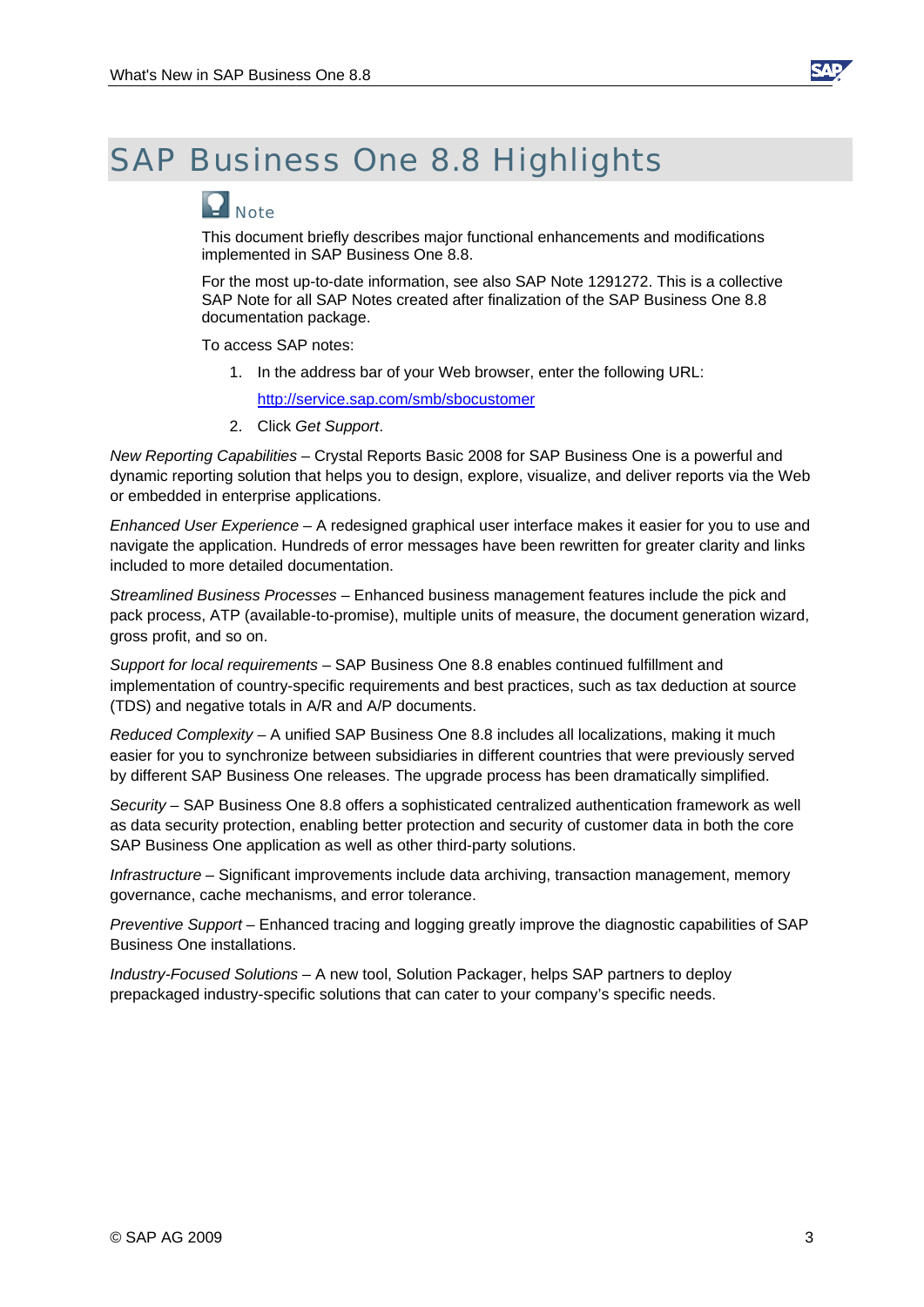<span id="page-3-0"></span>

| <b>Feature</b>                                   | <b>Description</b>                                                                                                                                                                                                                                                                                                                                                                                                               |
|--------------------------------------------------|----------------------------------------------------------------------------------------------------------------------------------------------------------------------------------------------------------------------------------------------------------------------------------------------------------------------------------------------------------------------------------------------------------------------------------|
| Alternate Control Account <sup>1</sup>           | This enhancement enables you to change control accounts at<br>document level. In G/L account determination and business partner<br>master data, you can define the default control account for<br>payables or for receivables. When creating invoices, you can<br>change the default control account by selecting the alternate<br>control account from the choose-from list.                                                    |
| <b>Change Log</b>                                | In SAP Business One 8.8, a change log is now provided for the<br>following additional windows in the Administration module where<br>you can set G/L accounts:<br>Tax Groups - Setup<br>$\bullet$<br><b>Withholding Tax Codes - Setup</b><br>House Banks - Setup<br>Freight - Setup<br>Credit Cards - Setup<br>This enhancement makes it easier to verify and audit G/L entries.                                                  |
| <b>Journal Entry Currency</b><br><b>Settings</b> | The default settings in the Form Settings-Journal Entry window<br>for new companies have been changed to comply with user<br>expectations. Starting from SAP Business One 8.8, when you enter<br>foreign currency lines in a journal entry, and you adjust the value in<br>the local currency, the value in the foreign currency remains as it<br>was, and is not recalculated.<br>This change also applies to journal vouchers. |
| <b>TDS -- Tax Deducted at</b><br>Source (India)  | This function is now integrated into SAP Business One and<br>enables you to withhold tax (income Tax) at source when income<br>arises or accrues as per the Income Tax Act, 1961.                                                                                                                                                                                                                                                |
| eTDS (India)                                     | This enhancement lets you generate an eTDS return statement to<br>send to the tax authorities for income tax deducted at source.                                                                                                                                                                                                                                                                                                 |

**SAP** 

<span id="page-3-1"></span> $<sup>1</sup>$  New for cluster A countries.</sup>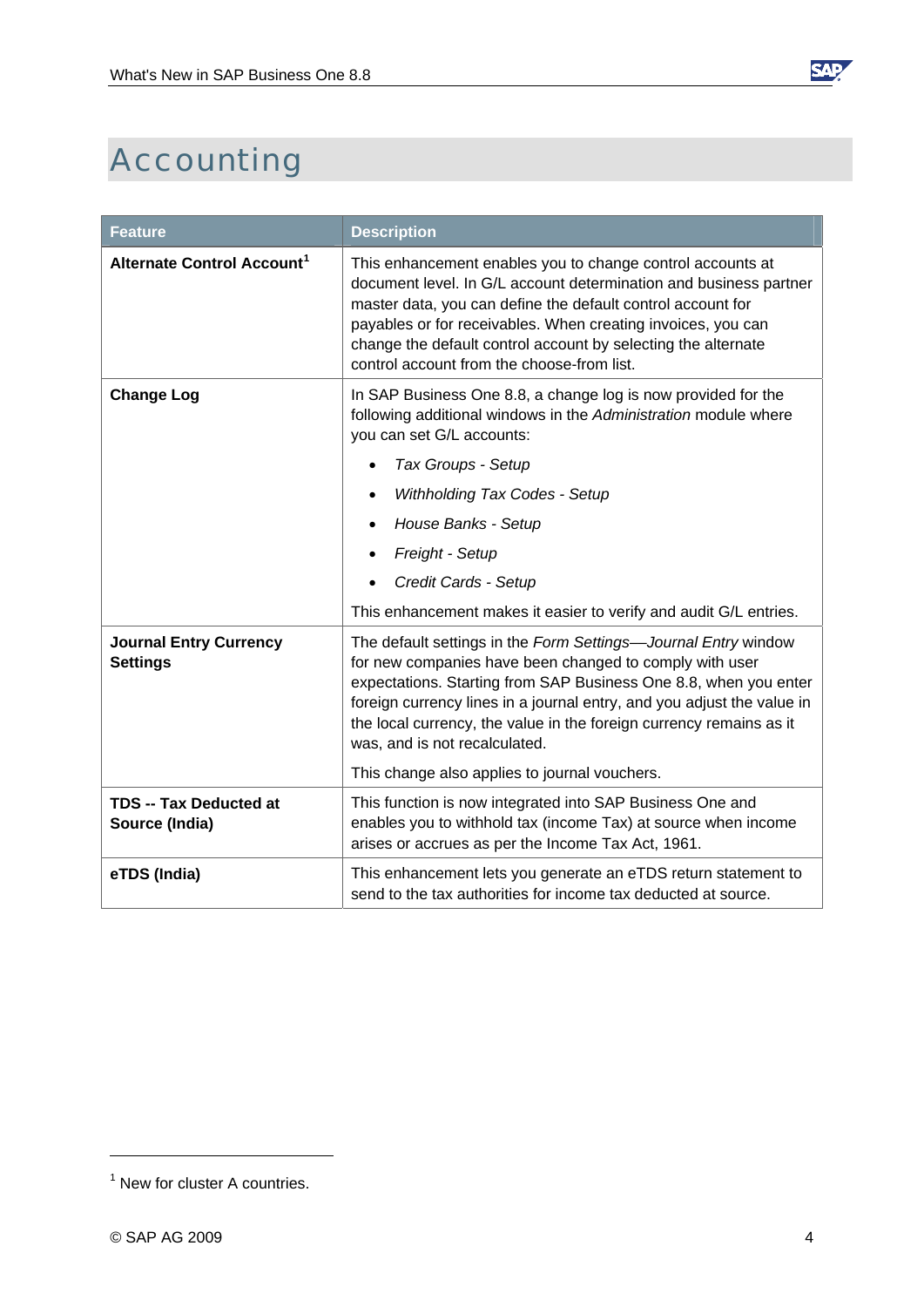

## <span id="page-4-0"></span>Financials

| <b>Feature</b>                     | <b>Description</b>                                                                                                                                                                                                                                             |
|------------------------------------|----------------------------------------------------------------------------------------------------------------------------------------------------------------------------------------------------------------------------------------------------------------|
| <b>Aging Reports Modification</b>  | Enhancements were made to the customer receivables aging<br>report and the vendor liabilities aging report, increasing efficiency<br>in debt collection and liabilities payments.                                                                              |
|                                    | When you generate the aging report:                                                                                                                                                                                                                            |
|                                    | You can group the report by customer or sales employee in<br>the customer receivables aging report, and by vendor or<br>buyer in the vendor liabilities aging report.                                                                                          |
|                                    | You can specify more flexible time interval. For the time<br>interval Days, 4 new fields let you specify the duration.                                                                                                                                         |
|                                    | You can hide the Future Remit column on the report by<br>choosing Ignore Future Remit.                                                                                                                                                                         |
|                                    | When the aging report has been generated, you can view<br>multicustomer / multivendor detailed information in the aging report<br>window. There is no need to double-click each customer/vendor<br>row to view the details. <sup>2</sup>                       |
| <b>Gross Profit</b>                | Methods for calculating gross profit have been improved as follows:                                                                                                                                                                                            |
|                                    | You can now modify gross profit in all sales documents,<br>including closed documents.                                                                                                                                                                         |
|                                    | You can quickly calculate profit margins in the gross profit<br>$\bullet$<br>window using a new field that displays the total base price<br>for gross profit calculation.                                                                                      |
|                                    | You can now view a gross profit report for both item-based<br>and service-based sales transactions.                                                                                                                                                            |
|                                    | You can now include sales and assembly bills of materials<br>when calculating gross profit.                                                                                                                                                                    |
| <b>Legal List (UK and Germany)</b> | A new format-driven wizard replaces SAP Business One's<br>integration platform for the generation of legal lists, such as the EU<br>Sales report. The wizard leverages Crystal Reports technology,<br>providing a new user experience and additional features. |

<span id="page-4-1"></span> $2$  Multicustomer / multivendor view is new for cluster A countries only.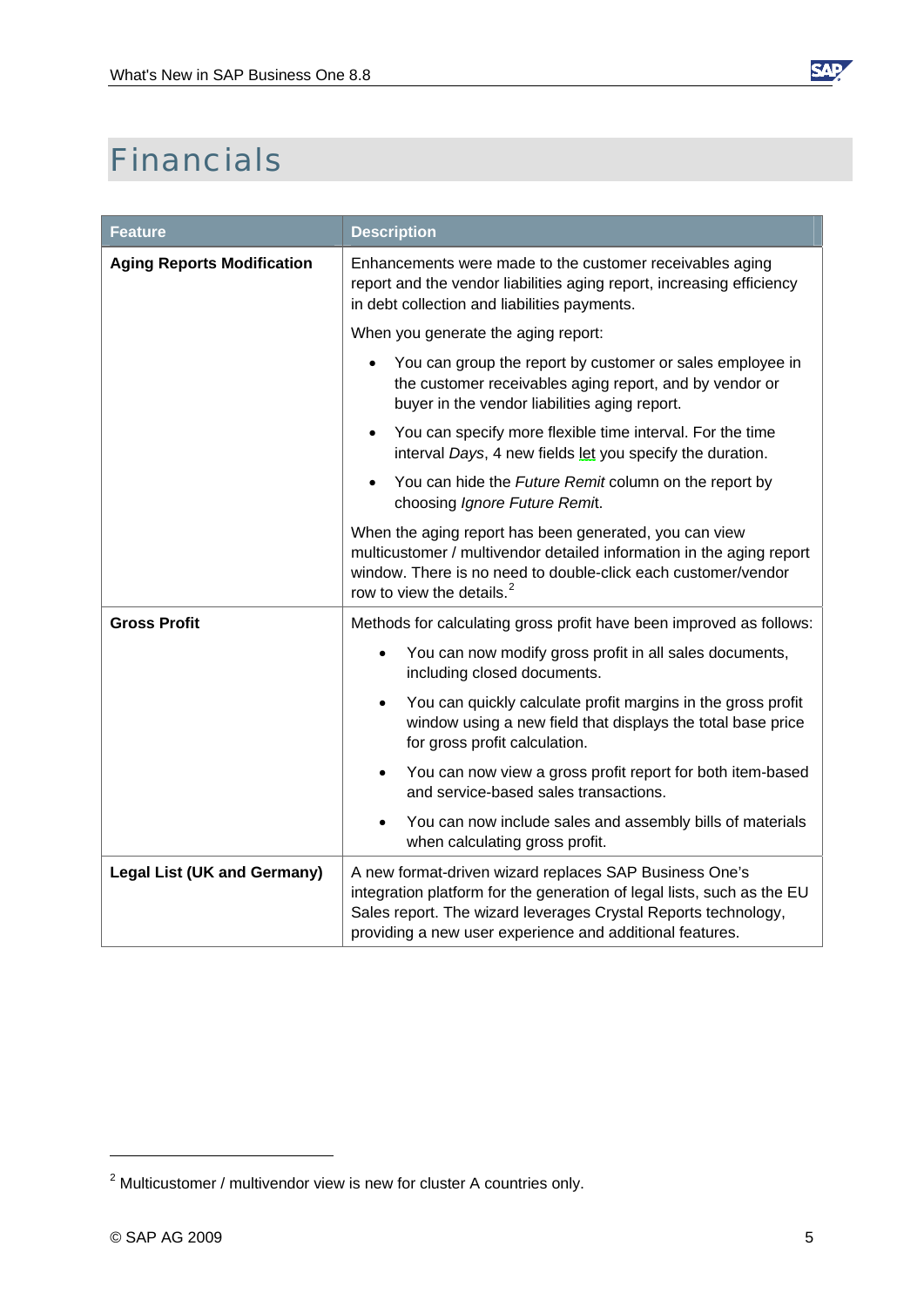

### <span id="page-5-0"></span>Banking

| <b>Feature</b>        | <b>Description</b>                                                                                                                                                                                                                                                                                                                                        |
|-----------------------|-----------------------------------------------------------------------------------------------------------------------------------------------------------------------------------------------------------------------------------------------------------------------------------------------------------------------------------------------------------|
| <b>Payment Wizard</b> | The Payment Wizard enables you to create outgoing and incoming<br>payments in batches for bank transfers, checks, and bills of<br>exchange. The payments are created according to user-defined<br>selection criteria and payment methods. New options have been<br>added to enhance the user experience of generating a payment<br>recommendation report. |
|                       | New fields enable you to select the documents to be included in<br>the payment run across a broader range of due dates and<br>document dates.                                                                                                                                                                                                             |
|                       | You can no longer finalize payment runs if any of the transactions<br>fall below the defined minimum amount.                                                                                                                                                                                                                                              |
|                       | The handling of locked periods in the Payment Wizard is improved.<br>If a payment run with a status of Recommended cannot be<br>executed because it includes documents within locked periods, it is<br>no longer removed.                                                                                                                                 |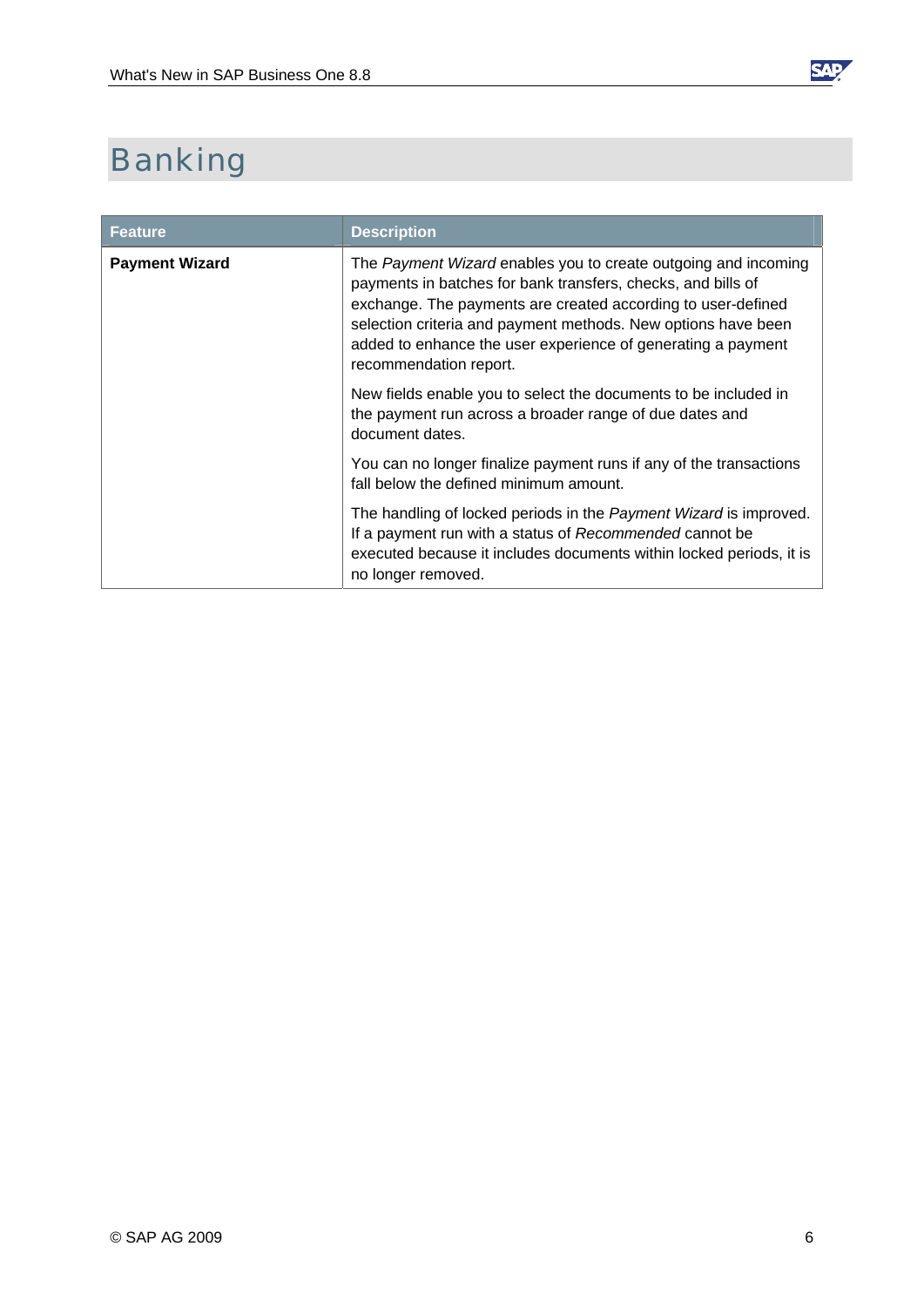

### <span id="page-6-0"></span>Business Partners

| <b>Feature</b>                    | <b>Description</b>                                                                                                                                                                                                                                                             |
|-----------------------------------|--------------------------------------------------------------------------------------------------------------------------------------------------------------------------------------------------------------------------------------------------------------------------------|
| <b>Removing Business Partners</b> | The clarity of the right-click menu options, on the Contact tab of the<br>Business Partner Master Data window, has been improved. The<br>Remove option has been renamed as Remove Business Partner<br>and the Delete Line option has been renamed as Remove Contact<br>Person. |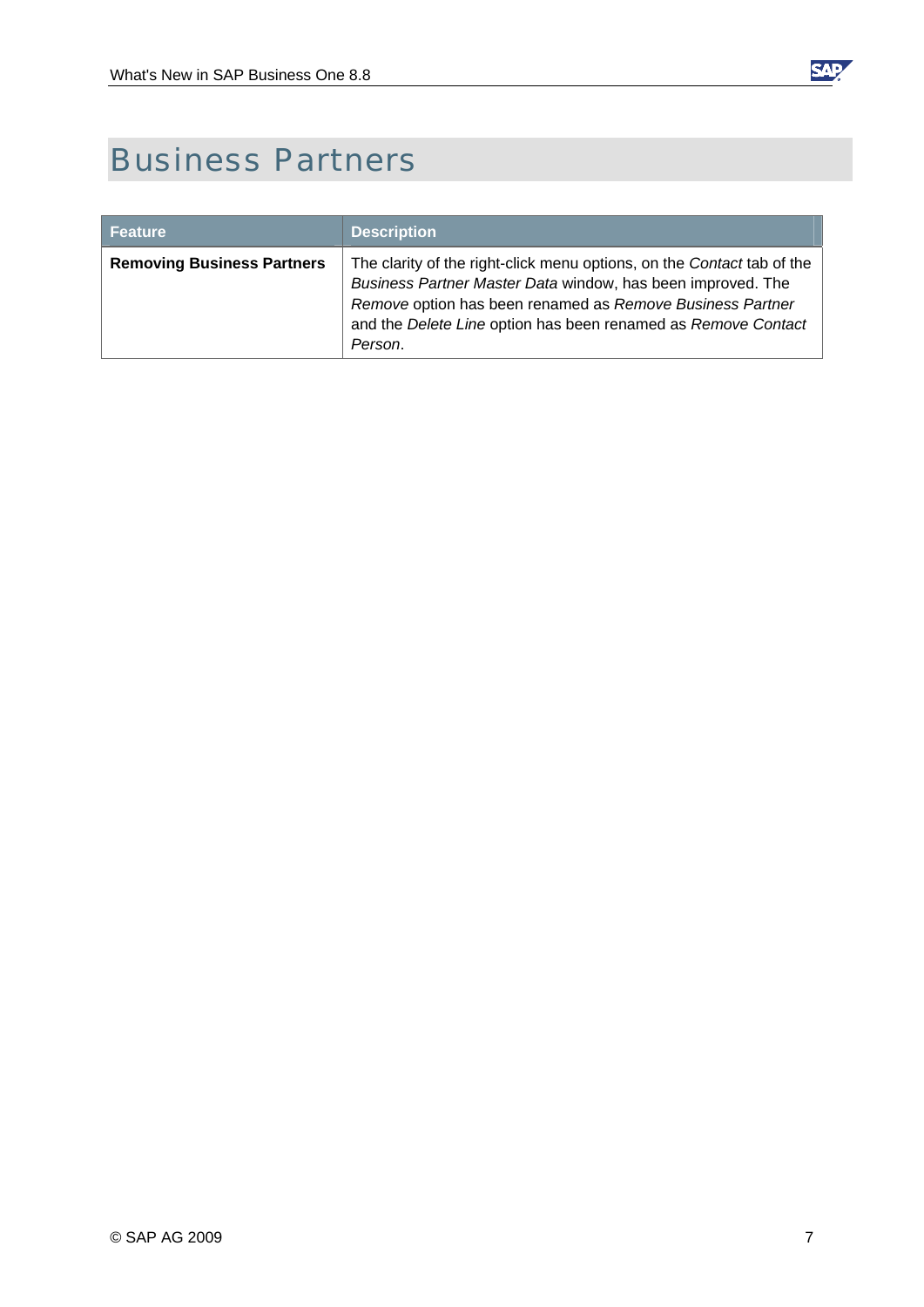

## <span id="page-7-0"></span>Sales and Purchasing Documents

| <b>Feature</b>                                     | <b>Description</b>                                                                                                                                                                                                                                                                          |
|----------------------------------------------------|---------------------------------------------------------------------------------------------------------------------------------------------------------------------------------------------------------------------------------------------------------------------------------------------|
| <b>Down Payments</b>                               | The down payment functionality has been enhanced in the<br>following ways:                                                                                                                                                                                                                  |
|                                                    | You can now link a down payment request to the final<br>invoice at the time you create the invoice, instead of in the<br>Banking module, as in earlier versions of SAP Business<br>One.                                                                                                     |
|                                                    | SAP Business One now allows different VAT codes on down<br>payment invoices or requests and the related final invoices,<br>resulting in improved, and more transparent, VAT reporting. <sup>3</sup>                                                                                         |
|                                                    | You can specify which VAT distribution for a down payment<br>should be used in a credit memo.                                                                                                                                                                                               |
|                                                    | The open items list report now also shows down payments<br>that have already been paid, but can still be linked to final<br>invoices.                                                                                                                                                       |
|                                                    | In the Czech, Hungarian, Polish, and Slovak localizations,<br>$\bullet$<br>you can link down payment invoices and down payment<br>requests together on the final invoice.                                                                                                                   |
|                                                    | The accounting posting for the down payment request<br>process has been changed for all countries except China,<br>the Czech Republic, Hungary, Japan, Korea, Poland,<br>Russia, and Slovakia.                                                                                              |
|                                                    | The user interface for linking the down payment invoices or<br>$\bullet$<br>requests has been enhanced to show all the information<br>needed to cover the business process.                                                                                                                 |
| <b>Item Availability in Sales</b><br><b>Orders</b> | ATP is a business function that provides a response to customer<br>order enquiries based on analyses of all open sales orders,<br>purchase orders, and production orders. It generates listings of<br>available quantities of requested items, and can be opened from<br>inventory reports. |
|                                                    | The item availability check in sales orders now includes a basic<br>ATP report that provides additional information about item<br>availability.                                                                                                                                             |

<span id="page-7-1"></span> $3$  Not available in the Czech, Hungarian, Polish, and Slovak localizations.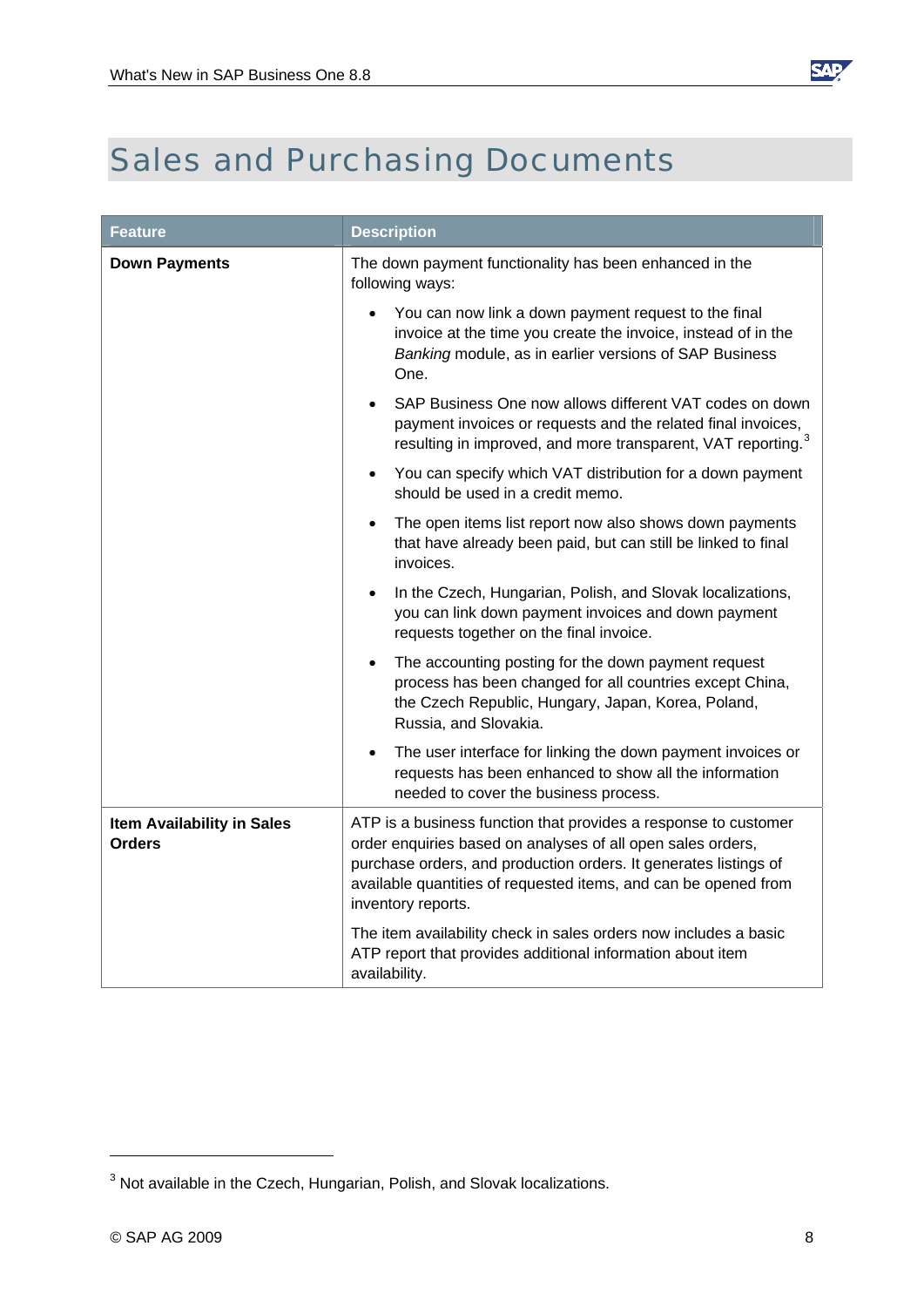

| <b>Feature</b>                                                                          | <b>Description</b>                                                                                                                                                                                                                                                                                                                                                     |
|-----------------------------------------------------------------------------------------|------------------------------------------------------------------------------------------------------------------------------------------------------------------------------------------------------------------------------------------------------------------------------------------------------------------------------------------------------------------------|
| <b>Modifying Posted Sales and</b><br><b>Purchasing Documents</b><br>(France and Mexico) | The possibility to modify certain data in sales and purchasing<br>documents after these have been posted in SAP Business One, as<br>previously available in other localizations, has been implemented in<br>the French and Mexican localizations.                                                                                                                      |
|                                                                                         | You can modify the following data in A/R and A/P invoices, A/R<br>and A/P down payment requests, A/R and A/P down payment<br>invoices, A/R and A/P reserve invoices, and A/R and A/P credit<br>memos, after posting these documents in SAP Business One:                                                                                                               |
|                                                                                         | Due date (if the document was not partially or fully copied<br>$\bullet$<br>into another document, or partially or fully paid)                                                                                                                                                                                                                                         |
|                                                                                         | Payment means (if the document was not partially or fully<br>copied into another document, or partially or fully paid)                                                                                                                                                                                                                                                 |
|                                                                                         | Pay-to data (if the document was not partially or fully copied<br>$\bullet$<br>into another document, or partially or fully paid)                                                                                                                                                                                                                                      |
|                                                                                         | Sales employee (can be changed any time)                                                                                                                                                                                                                                                                                                                               |
|                                                                                         | Buyer (can be changed any time)                                                                                                                                                                                                                                                                                                                                        |
|                                                                                         | Owner (can be changed any time)                                                                                                                                                                                                                                                                                                                                        |
|                                                                                         | Lines of text (can be changed any time)<br>٠                                                                                                                                                                                                                                                                                                                           |
|                                                                                         | Furthermore, it is possible to modify data in deliveries, goods<br>receipt POs, returns, and goods returns. You can change the<br>payment terms (if the document was not partially or fully copied<br>into another document, or partially or fully paid).                                                                                                              |
|                                                                                         | The SAP Business One change log tracks any changes you make.<br>If you print a sales or purchasing document that has already been<br>posted and printed, and that has been subsequently changed, the<br>printout includes all modifications and the title Amended.                                                                                                     |
| <b>Customs Calculation on</b><br><b>Landed Costs</b>                                    | It is now possible to calculate customs duty on all landed cost<br>expenses that are subject to these types of fees. SAP Business<br>One enables users to select to which costs customs duty should be<br>applied.                                                                                                                                                     |
|                                                                                         | In addition, the customs calculation and distribution method when<br>landed costs are associated with an item have been modified.<br>Previously, customs were calculated on an FOB (free on board)<br>basis. Now with the current enhancement, customs can be<br>calculated and apportioned based on the total costs of the items,<br>that is, including landed costs. |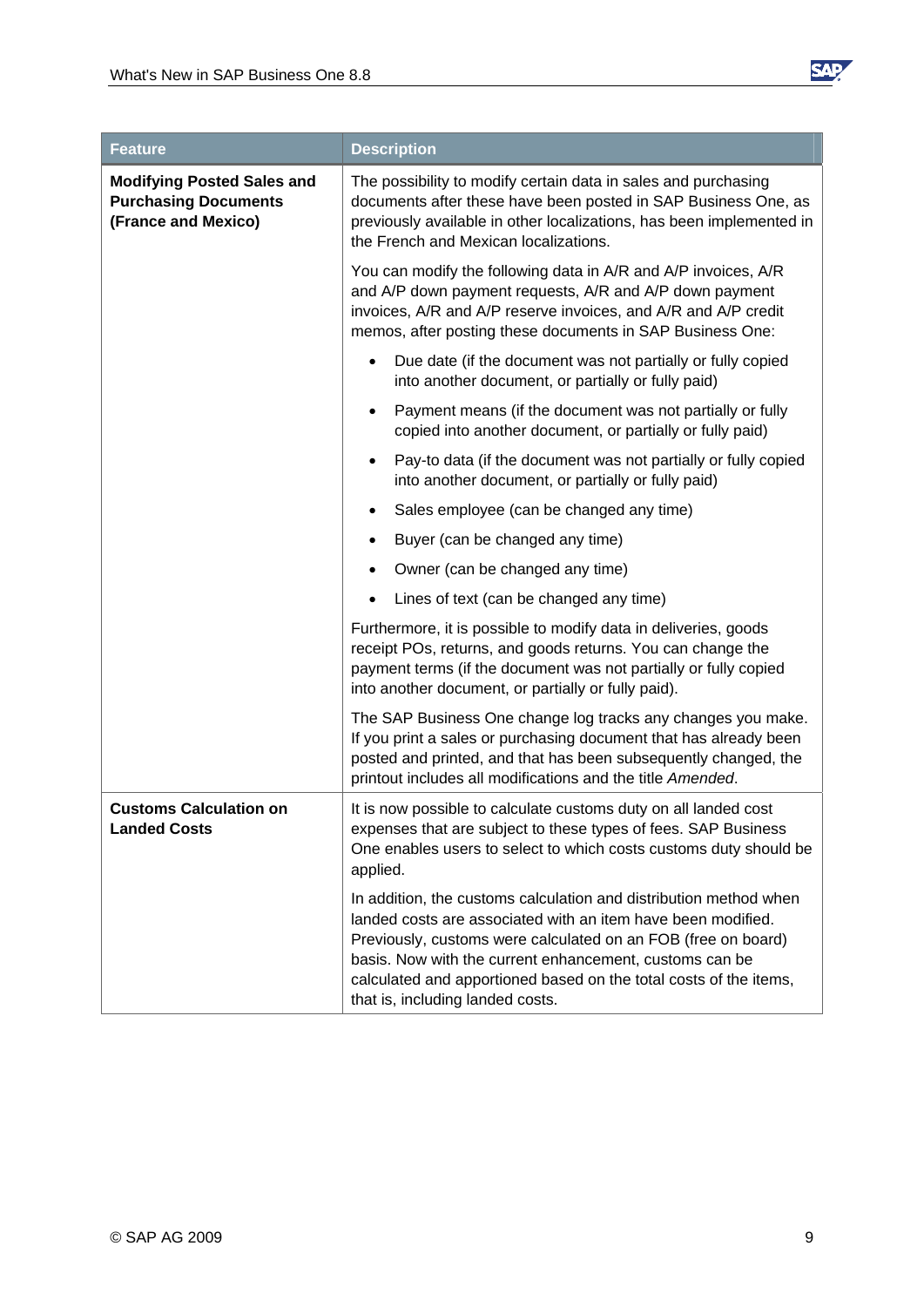

| Feature                                                                               | <b>Description</b>                                                                                                                                                                                                                                                                                                                                                                                                                                                        |
|---------------------------------------------------------------------------------------|---------------------------------------------------------------------------------------------------------------------------------------------------------------------------------------------------------------------------------------------------------------------------------------------------------------------------------------------------------------------------------------------------------------------------------------------------------------------------|
| <b>Negative Rows in Credit</b><br><b>Memos And Returns</b>                            | You can now post A/P and A/R credit memos, goods returns, and<br>returns that contain negative rows.                                                                                                                                                                                                                                                                                                                                                                      |
| <b>Negative Total in Sales And</b><br><b>Purchasing Documents<sup>4</sup></b>         | This enhancement lets you generate the following sales and<br>purchasing documents with a negative total:                                                                                                                                                                                                                                                                                                                                                                 |
|                                                                                       | A/R and A/P invoices                                                                                                                                                                                                                                                                                                                                                                                                                                                      |
|                                                                                       | A/R and A/P credit memos                                                                                                                                                                                                                                                                                                                                                                                                                                                  |
|                                                                                       | A/R deliveries                                                                                                                                                                                                                                                                                                                                                                                                                                                            |
|                                                                                       | A/R returns                                                                                                                                                                                                                                                                                                                                                                                                                                                               |
|                                                                                       | A/P goods receipts                                                                                                                                                                                                                                                                                                                                                                                                                                                        |
|                                                                                       | A/P goods returns                                                                                                                                                                                                                                                                                                                                                                                                                                                         |
| <b>Document Generation Wizard</b>                                                     | The document generation wizard has been enhanced with regard<br>to the selection of base documents and consolidation options for<br>target documents.                                                                                                                                                                                                                                                                                                                     |
|                                                                                       | It is now possible to process documents according to the document<br>numbering sequence only, without taking the customer number into<br>account. The sorting criteria for base documents have been<br>expanded to support sorting by three parameters. Furthermore,<br>you can include sales orders in the wizard run that allow partial<br>delivery. The consolidation criteria for processing target documents<br>have been refined as well and are now more flexible. |
| <b>Save as Draft Availability</b>                                                     | The option to save documents as drafts has been added to the<br>context menu wherever it is supported by SAP Business One. This<br>way, when you need to save a document as a draft, you can do so<br>by right-clicking in the document and choosing the Save as Draft<br>option, and not only from the File menu.                                                                                                                                                        |
| <b>Copy Exchange Rate from</b><br><b>Source Document to Target</b><br><b>Document</b> | Handling exchange rates of foreign currencies during the creation<br>of target documents from base documents has been enhanced to<br>enable consistency through the base and target documents. It is<br>now also possible to copy the document exchange rate from the<br>base document to the target document. This option applies both<br>when using both the Copy From functionality and the Document<br>Generation Wizard.                                             |

<span id="page-9-0"></span><sup>&</sup>lt;sup>4</sup> Relevant for the following countries: Australia, Austria, Belgium, Brazil, Canada, China, Czech Republic, Denmark, Finland, France, Germany, Hungary, India, Ireland, Italy, Japan, Korea, Netherlands, New Zealand, Norway, Poland, Portugal, Puerto Rico, Russia, Singapore, Slovakia, South Africa, Spain, Sweden, Switzerland, United Kingdom, USA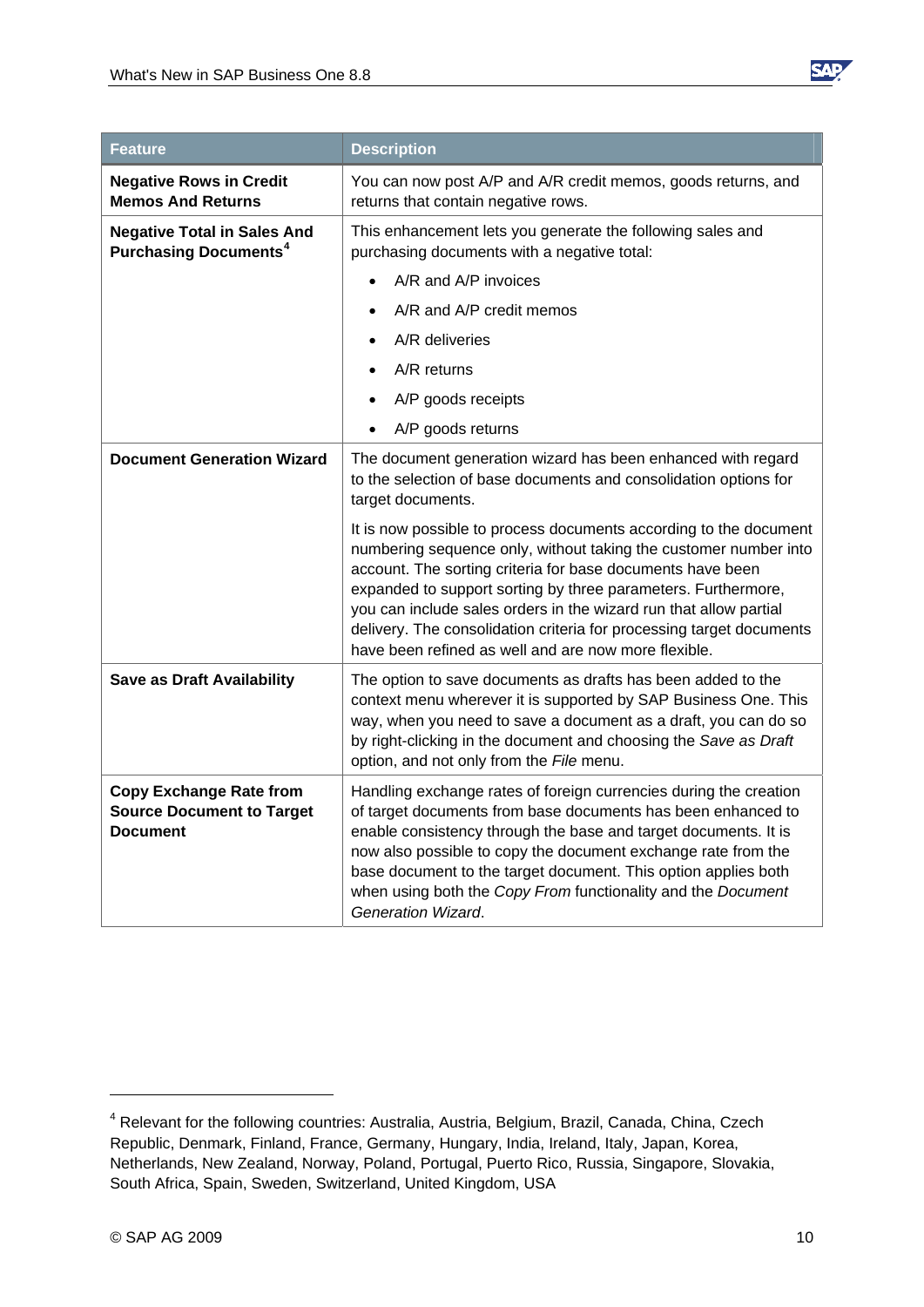

| <b>Feature</b>           | <b>Description</b>                                                                                                                                                                                                                                                                                                                                                                                                                                                                                                                                                                                  |
|--------------------------|-----------------------------------------------------------------------------------------------------------------------------------------------------------------------------------------------------------------------------------------------------------------------------------------------------------------------------------------------------------------------------------------------------------------------------------------------------------------------------------------------------------------------------------------------------------------------------------------------------|
| <b>Address Structure</b> | In sales and purchasing documents, in addition to saving a<br>complete address with a format, SAP Business One can also save<br>each address component by a separate field. This enables users to<br>reorganize the address components by using other address<br>formats when generating various reports if needed. You can also<br>change the value of each address component at the document<br>level. This functionality makes it easier to integrate with external<br>applications that require the address fields in a component<br>structure, for example, Electronic Data Interchange (EDI). |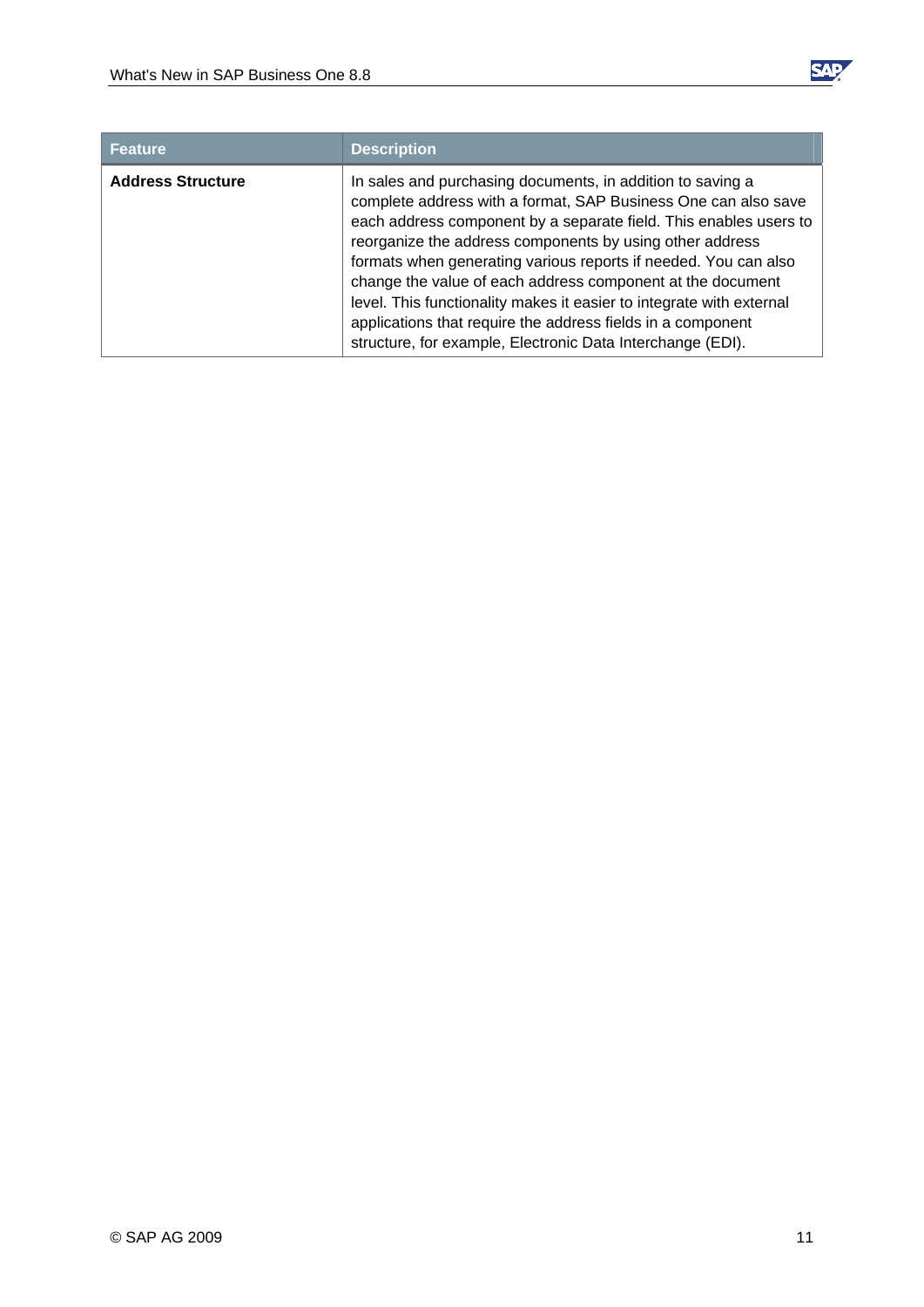

# <span id="page-11-0"></span>**Inventory**

| <b>Feature</b>                                         | <b>Description</b>                                                                                                                                                                                                                                                                                                                                                                                             |
|--------------------------------------------------------|----------------------------------------------------------------------------------------------------------------------------------------------------------------------------------------------------------------------------------------------------------------------------------------------------------------------------------------------------------------------------------------------------------------|
| <b>Pick and Pack</b>                                   | The SAP Business One pick and pack process now enables you to<br>enforce or override credit and commitment levels on pick lists for<br>specific business partners. Additionally, the Pick and Pack<br>Manager now allows you to release items to a pick list even when<br>there is no available quantity to release, such as when<br>merchandize exists but has not yet been entered into SAP<br>Business One. |
| <b>Inventory Status</b>                                | ATP is a business function that provides a response to customer<br>order enquiries based on analyses of all open sales orders,<br>purchase orders, and production orders. It generates listings of<br>available quantities of requested items, and can be opened from<br>inventory reports.                                                                                                                    |
| <b>Multiple Units of Measure</b>                       | SAP Business One now supports basic multiple units-of-measure<br>functionality, enabling you to modify and remove item units of<br>measure in sales, purchasing, and inventory documents.                                                                                                                                                                                                                      |
|                                                        | For example:                                                                                                                                                                                                                                                                                                                                                                                                   |
|                                                        | Wallpaper is bought in 50-foot rolls, and sold in feet and<br>yards or rolls.                                                                                                                                                                                                                                                                                                                                  |
|                                                        | A soft drink is bought in cases, and sold in individual bottles,<br>six-packs, or cases.                                                                                                                                                                                                                                                                                                                       |
| <b>Serial and Batch Numbers</b>                        | Serial number and batch number handling has been streamlined.<br>For example, batches located in different warehouses are now<br>handled as a single object and batch properties may be the same<br>regardless of the batch location.                                                                                                                                                                          |
| <b>Inventory Valuation</b><br><b>Simulation Report</b> | To make its purpose clearer, the inventory valuation report,<br>available for companies running a perpetual inventory system, has<br>been renamed as the inventory valuation simulation report.                                                                                                                                                                                                                |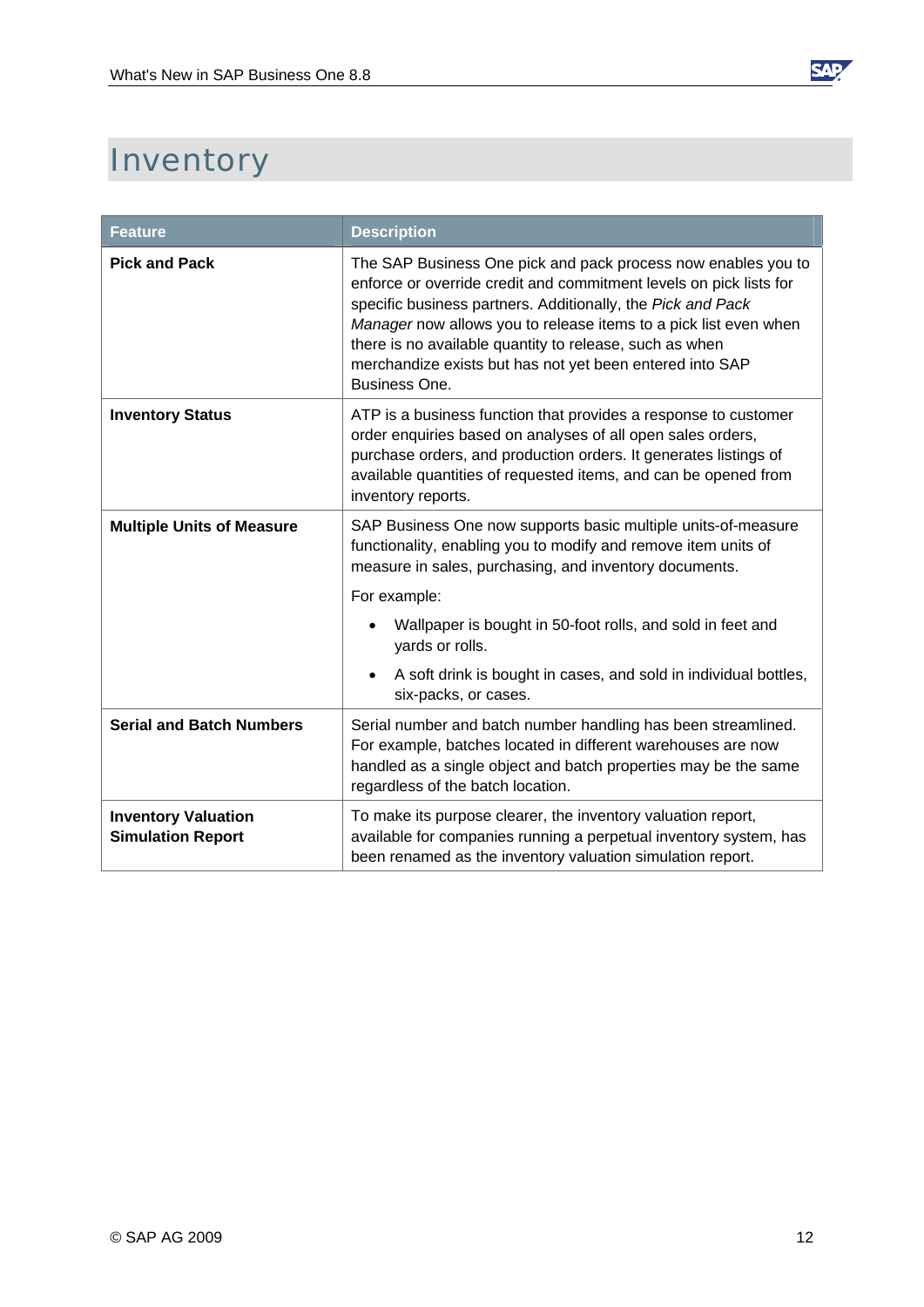

### <span id="page-12-0"></span>Crystal Reports Integration

The SAP Business One 8.8 release includes Crystal Reports Basic 2008 for SAP Business One, allowing users, and business partners, to create and view reports and layouts.

#### **Note**

Existing customers can continue using existing printing solutions such as Print Layout Designer (PLD), XL Reporter and Query Manager and can run these side-by-side with Crystal Reports.

The Advanced Layout Designer (ALD) is not part of the reporting solution in SAP Business One 8.8.

| <b>Feature</b>                                            | <b>Description</b>                                                                                                                                                                                                                                                                                                                                                                                                                                                                                                                                       |
|-----------------------------------------------------------|----------------------------------------------------------------------------------------------------------------------------------------------------------------------------------------------------------------------------------------------------------------------------------------------------------------------------------------------------------------------------------------------------------------------------------------------------------------------------------------------------------------------------------------------------------|
| <b>Crystal Reports Basic 2008</b><br>for SAP Business One | You can now create and edit Crystal reports and Crystal Reports<br>layouts, and save to the SAP Business One database.                                                                                                                                                                                                                                                                                                                                                                                                                                   |
|                                                           | You can create reports and layouts easily using readable metadata<br>information from SAP Business One database tables that is<br>arranged according to the modules in the SAP Business One Main<br>Menu.                                                                                                                                                                                                                                                                                                                                                |
| <b>Crystal Reports Viewer</b>                             | A WYSIWYG (What You See Is What You Get) component that<br>provides you with an accurate print preview of reports and<br>documents and enables exporting reports to formats such as PDF,<br>XML, and Microsoft Excel. In addition, you can use the filtering<br>functions of the viewer, such as filtering using different parameters.<br><b>Note</b><br>The Crystal Reports Viewer is an integral part of the<br>SAP Business One core product and you do not need<br>to install it separately.                                                         |
| <b>Report and Layout</b><br><b>Management</b>             | In SAP Business One 8.8, you can access a new report and layout<br>management window. In one location, you can now view the<br>properties of both standard PLD layouts and Crystal Reports<br>layouts. The report and layout management window allows you to:<br>Import externally created Crystal reports and Crystal Reports<br>$\bullet$<br>layouts into SAP Business One.<br>Export Crystal reports and Crystal Reports layouts from<br>within SAP Business One.<br>Run Crystal reports.<br>$\bullet$<br>Define layout print sequences.<br>$\bullet$ |
| <b>Master Layout</b>                                      | You can create a Crystal Reports master layout for sales and<br>purchasing documents that can be applied to multiple sales and<br>purchasing document types. For example, you can apply a master<br>layout created for sales invoices to sales quotations or purchasing<br>invoices, and so on.                                                                                                                                                                                                                                                          |
| <b>Drill Down to Source</b><br><b>Documents</b>           | You can insert a link arrow $\Rightarrow$ into a Crystal report or Crystal<br>Reports layout to enable drilling down to a relevant screen.                                                                                                                                                                                                                                                                                                                                                                                                               |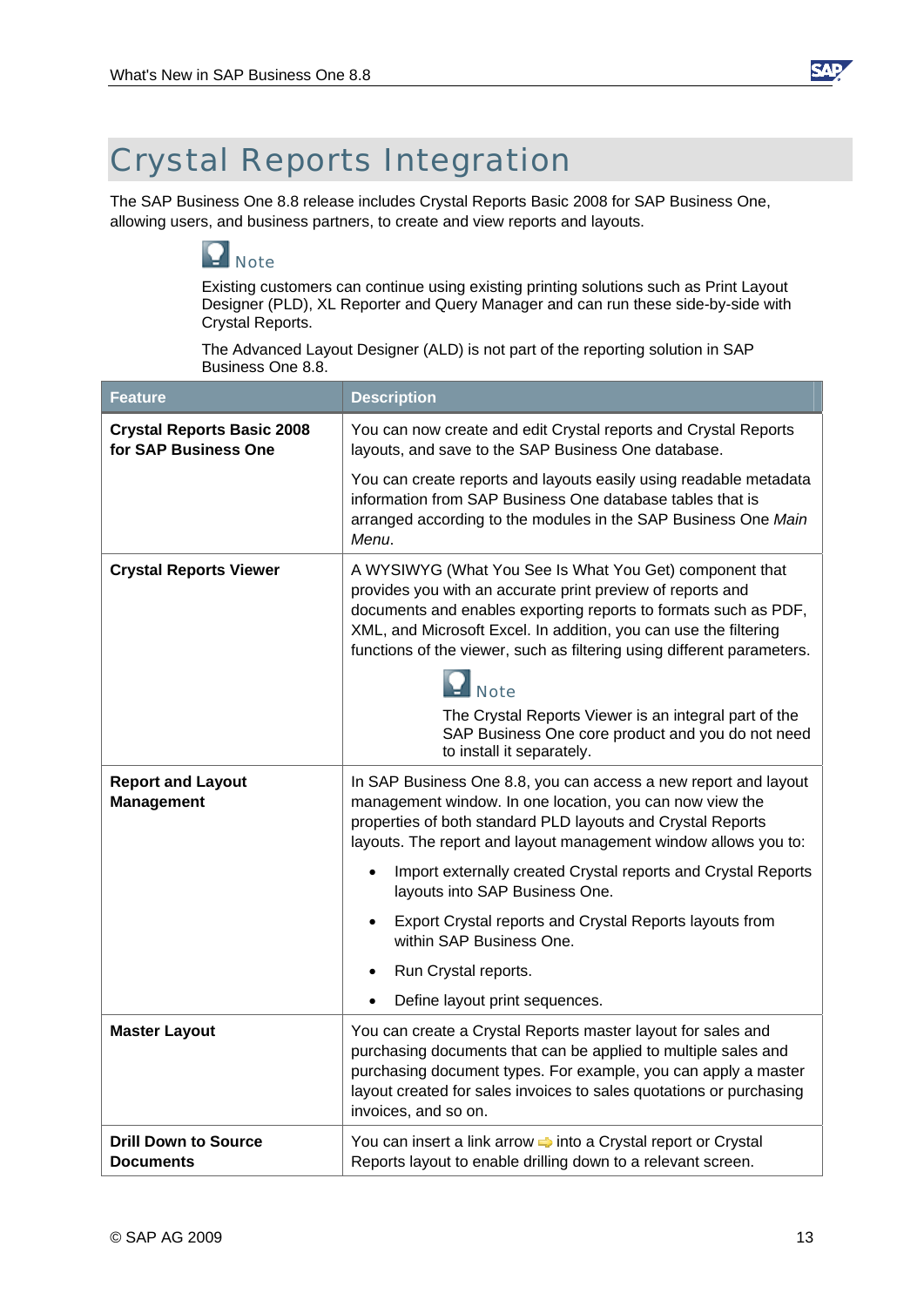

| <b>Feature</b>              | <b>Description</b>                                                                                                                                                                                                                                                                                                                                          |
|-----------------------------|-------------------------------------------------------------------------------------------------------------------------------------------------------------------------------------------------------------------------------------------------------------------------------------------------------------------------------------------------------------|
| <b>Selection Criteria</b>   | In SAP Business One 8.8, you can draw data from SAP Business<br>One tables and databases into a dynamically created selection<br>criteria window. Additionally, you can create controls in the<br>selection criteria window that are aligned with standard SAP<br>Business One user interface elements, such as checkboxes and<br>Choose from List windows. |
| <b>Support for Xcelsius</b> | Users who have purchased an Xcelsius software license can<br>embed flash objects in Crystal reports.                                                                                                                                                                                                                                                        |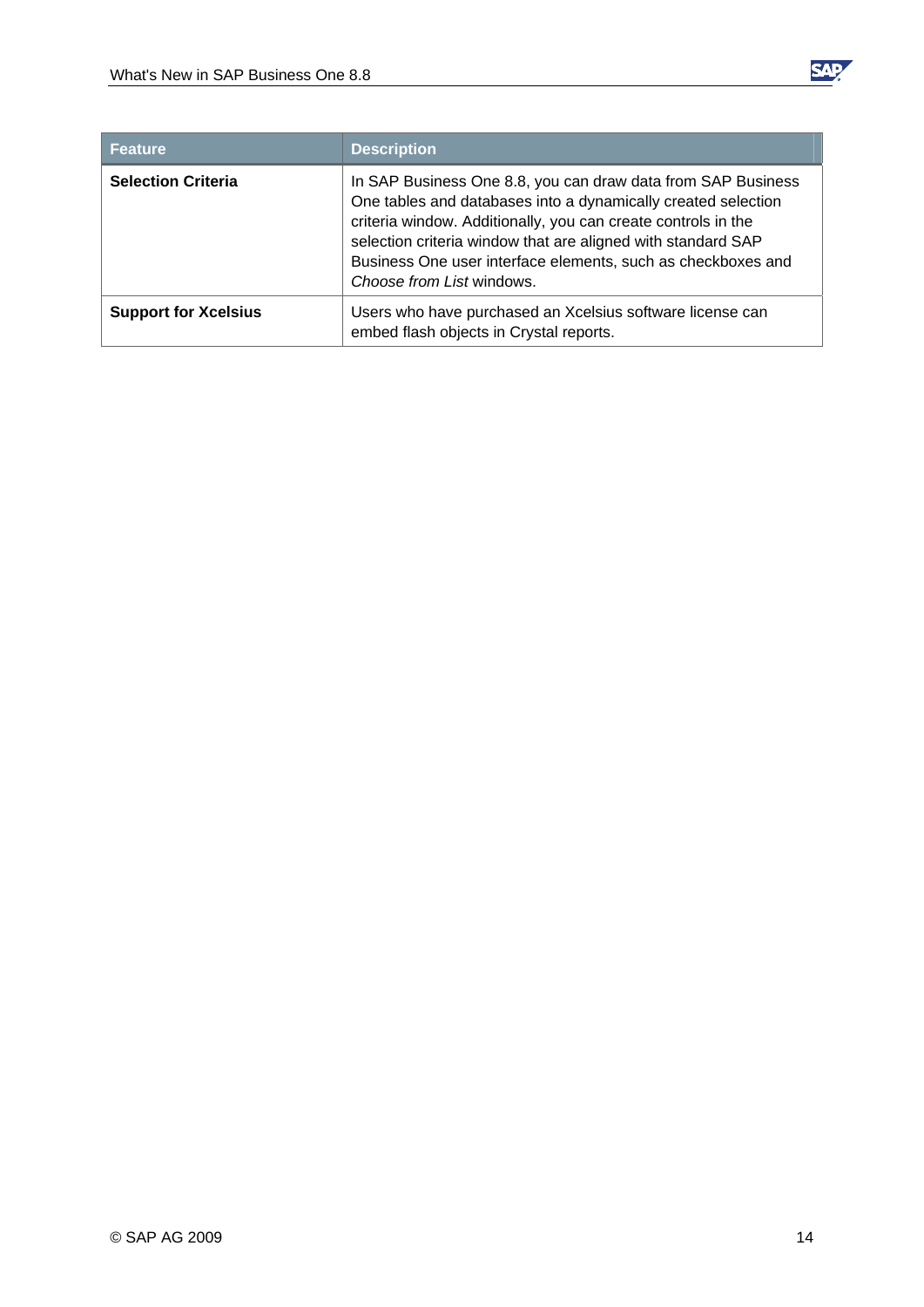

# <span id="page-14-0"></span>**Usability**

| <b>Feature</b>                                             | <b>Description</b>                                                                                                                                                                                                                                                                                                                                                                     |            |                                                                                                                                                       |
|------------------------------------------------------------|----------------------------------------------------------------------------------------------------------------------------------------------------------------------------------------------------------------------------------------------------------------------------------------------------------------------------------------------------------------------------------------|------------|-------------------------------------------------------------------------------------------------------------------------------------------------------|
| <b>New Skin</b>                                            | A graphical user interface (GUI) with a new look and feel is introduced with SAP<br>Business One 8.8. The new GUI is aligned with the GUI of other SAP products.<br>SAP Business One users can switch to the previous SAP Business One GUI at<br>any time.                                                                                                                             |            |                                                                                                                                                       |
| <b>Closing and</b><br><b>Canceling</b><br><b>Documents</b> | System messages have been added or revised to clarify the consequences of<br>closing or canceling documents in SAP Business One.                                                                                                                                                                                                                                                       |            |                                                                                                                                                       |
| <b>Data Archiving</b>                                      | A new utility enables users who have been using SAP Business One for more<br>than two years to archive closed transactional data (such as closed sales and<br>purchasing documents, reconciled journal entries, and so on) related to old<br>financial periods that have already been locked.                                                                                          |            |                                                                                                                                                       |
|                                                            | The data archiving utility lets you preview the expected results of the process,<br>so that you know which documents will be removed from the database, the<br>expected reduction in database size, and more. Accordingly, you can decide<br>whether to run the archiving process, or to re-enter the archive parameters.                                                              |            |                                                                                                                                                       |
|                                                            |                                                                                                                                                                                                                                                                                                                                                                                        |            | If data cannot be archived, an error log displays, containing problem diagnoses.                                                                      |
|                                                            |                                                                                                                                                                                                                                                                                                                                                                                        |            | You can deactivate selected business partners, items, and G/L accounts. You<br>can also exclude deactivated business partners and items from reports. |
| <b>Error Messages</b><br><b>Documentation</b><br>and Log   | Hundreds of error messages that appear in SAP Business One during day-to-<br>day work have been enhanced. By clicking a link in the error message itself,<br>you can access information about error cause and resolution. In addition, the<br>clarity of error messages has been improved. Furthermore, an enhanced<br>system log message window opens by default as a docking window. |            |                                                                                                                                                       |
| <b>New Icons</b>                                           | The following icons have been changed in SAP Business One 8.8:                                                                                                                                                                                                                                                                                                                         |            |                                                                                                                                                       |
|                                                            | Old                                                                                                                                                                                                                                                                                                                                                                                    | <b>New</b> | <b>Usage</b>                                                                                                                                          |
|                                                            |                                                                                                                                                                                                                                                                                                                                                                                        |            | SAP Business One application, UI-API taskbar,<br>add-ons                                                                                              |
|                                                            | <b>County</b>                                                                                                                                                                                                                                                                                                                                                                          |            | Common Upgrader                                                                                                                                       |
|                                                            | sap                                                                                                                                                                                                                                                                                                                                                                                    |            | SAP Business One DVD, SAPbouiCOM.exe, add-<br>ons                                                                                                     |
|                                                            |                                                                                                                                                                                                                                                                                                                                                                                        |            | SAP Business One Service Manager                                                                                                                      |
|                                                            |                                                                                                                                                                                                                                                                                                                                                                                        |            | Data Transfer Workbench                                                                                                                               |
|                                                            |                                                                                                                                                                                                                                                                                                                                                                                        |            | <b>Screen Painter</b>                                                                                                                                 |
|                                                            |                                                                                                                                                                                                                                                                                                                                                                                        |            | <b>XL Reporter</b>                                                                                                                                    |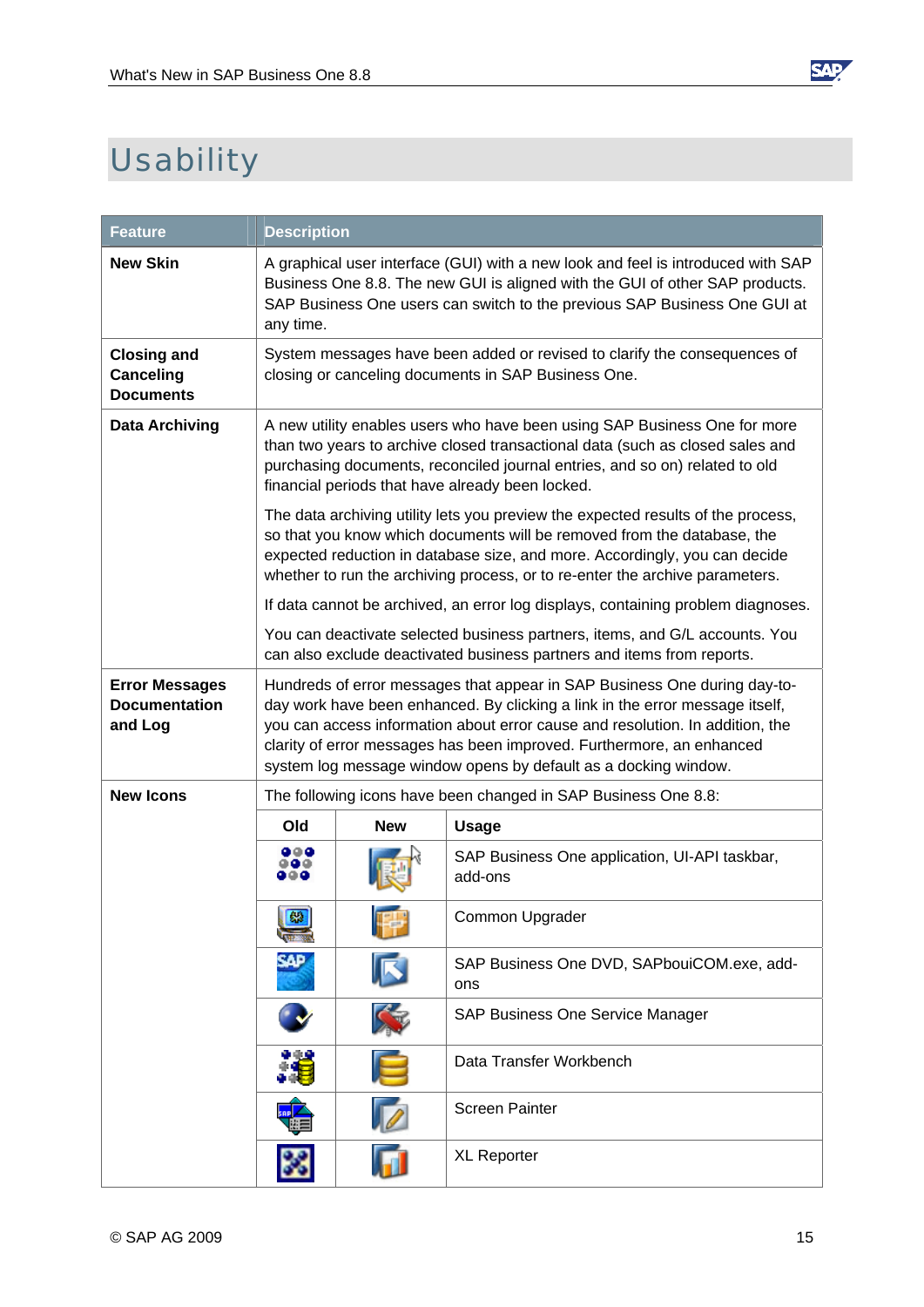

# <span id="page-15-0"></span>Infrastructure Enhancements

| <b>Feature</b>               | <b>Description</b>                                                                                                                                                                                                                                                                                                                                                                                                                                                                                                                                                                                                                                                                                                                                                                                               |  |
|------------------------------|------------------------------------------------------------------------------------------------------------------------------------------------------------------------------------------------------------------------------------------------------------------------------------------------------------------------------------------------------------------------------------------------------------------------------------------------------------------------------------------------------------------------------------------------------------------------------------------------------------------------------------------------------------------------------------------------------------------------------------------------------------------------------------------------------------------|--|
| <b>License Server</b>        | The modified SAP Business One license server enforces the new<br>licensing model that enables you to create companies according to<br>your license. Support is added for multiple license files on one<br>license server installation. Additionally, the license server checks<br>the software version against the license to ensure better software<br>maintenance. Licenses can either be global or restricted by<br>localization. New license types allow you to limit access to SAP<br>Business One capabilities for different user types:                                                                                                                                                                                                                                                                   |  |
|                              | <b>Limited CRM user</b><br><b>Limited Financial user</b>                                                                                                                                                                                                                                                                                                                                                                                                                                                                                                                                                                                                                                                                                                                                                         |  |
|                              | <b>Limited Logistics user</b>                                                                                                                                                                                                                                                                                                                                                                                                                                                                                                                                                                                                                                                                                                                                                                                    |  |
|                              | Indirect access user (for add-on access)                                                                                                                                                                                                                                                                                                                                                                                                                                                                                                                                                                                                                                                                                                                                                                         |  |
| <b>Security Enhancements</b> | SAP Business One 8.8 supports advanced encryption algorithms<br>and mechanisms for stronger protection of customer data. The<br>logon process for end users is simplified, requiring authentication<br>using an SAP Business one user name and password only.<br>Database logon and password authentication when changing<br>servers is no longer necessary, therefore unauthorized database<br>access is restricted. To improve data integrity in the database, a<br>new permission allows specified SAP Business One users to run<br>only selected read-only queries on the company database through<br>SAP Business One's query editors. The default manager user is<br>aligned with other SAP Business One users in terms of company<br>password policy to prevent security breaches in SAP Business<br>One. |  |
| <b>Tracing and Logging</b>   | An enhanced mechanism collects and stores system messages<br>related to the SAP Business One application and databases in a<br>configurable plain text (*.txt) format file that can be used for<br>tracking problems, and accelerates the analysis and resolution<br>processes.                                                                                                                                                                                                                                                                                                                                                                                                                                                                                                                                  |  |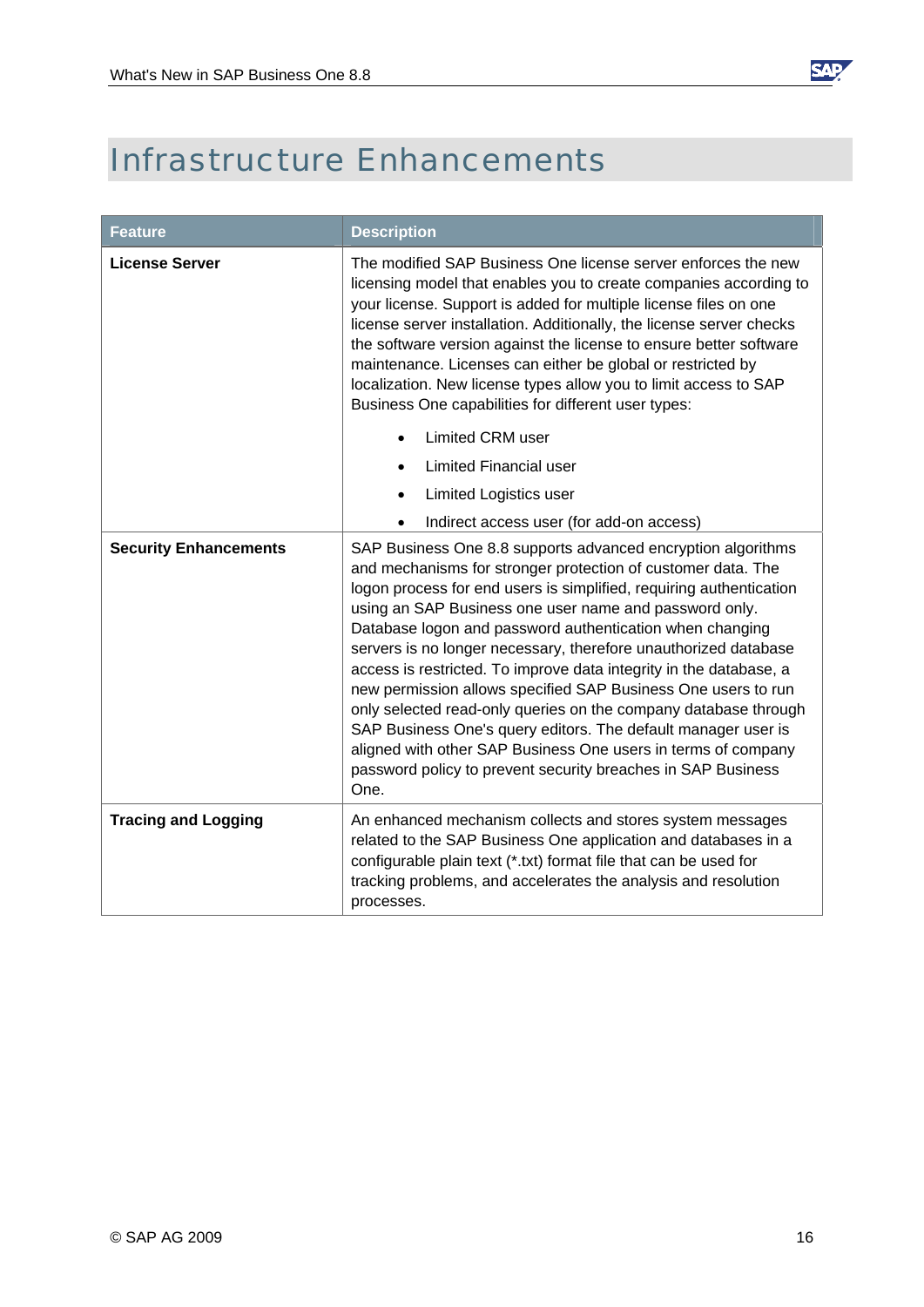

# <span id="page-16-0"></span>Ecosystem

| <b>Feature</b>                            | <b>Description</b>                                                                                                                                                           |
|-------------------------------------------|------------------------------------------------------------------------------------------------------------------------------------------------------------------------------|
| <b>Solution Packager</b>                  | The Solution Packager tool helps SAP partners to deploy industry-<br>specific solutions. It includes:                                                                        |
|                                           | Company packager, a utility to help partners to create an<br>industry solution package with specific configurations, add-<br>ons, and other partner-specific data            |
|                                           | A new wizard within SAP Business One to create a new<br>company from the package thus enabling deployment of a<br>complete solution                                          |
| <b>SAP Business One Upgrade</b><br>Wizard | This new tool provides an integrated procedure for upgrading SAP<br>Business One. A wizard guides you step-by-step through the<br>upgrade by performing the following tasks: |
|                                           | Validating the license server, ensuring readiness of the<br>license server and enhanced security of the upgrade                                                              |
|                                           | Setting the connection                                                                                                                                                       |
|                                           | Checking the readiness of the databases (pre-upgrade<br>٠<br>checks), ensuring that the common database and the<br>company database are available for server upgrade         |
|                                           | Setting the backup location                                                                                                                                                  |
|                                           | <b>Upgrading SAP Business One</b>                                                                                                                                            |
|                                           | Checking the completion of the upgrade for each component<br>and database (post-upgrade checks)                                                                              |
|                                           | Restoring SAP Business one if upgrade fails, enabling a<br>reversion to the pre-upgrade version of SAP Business One                                                          |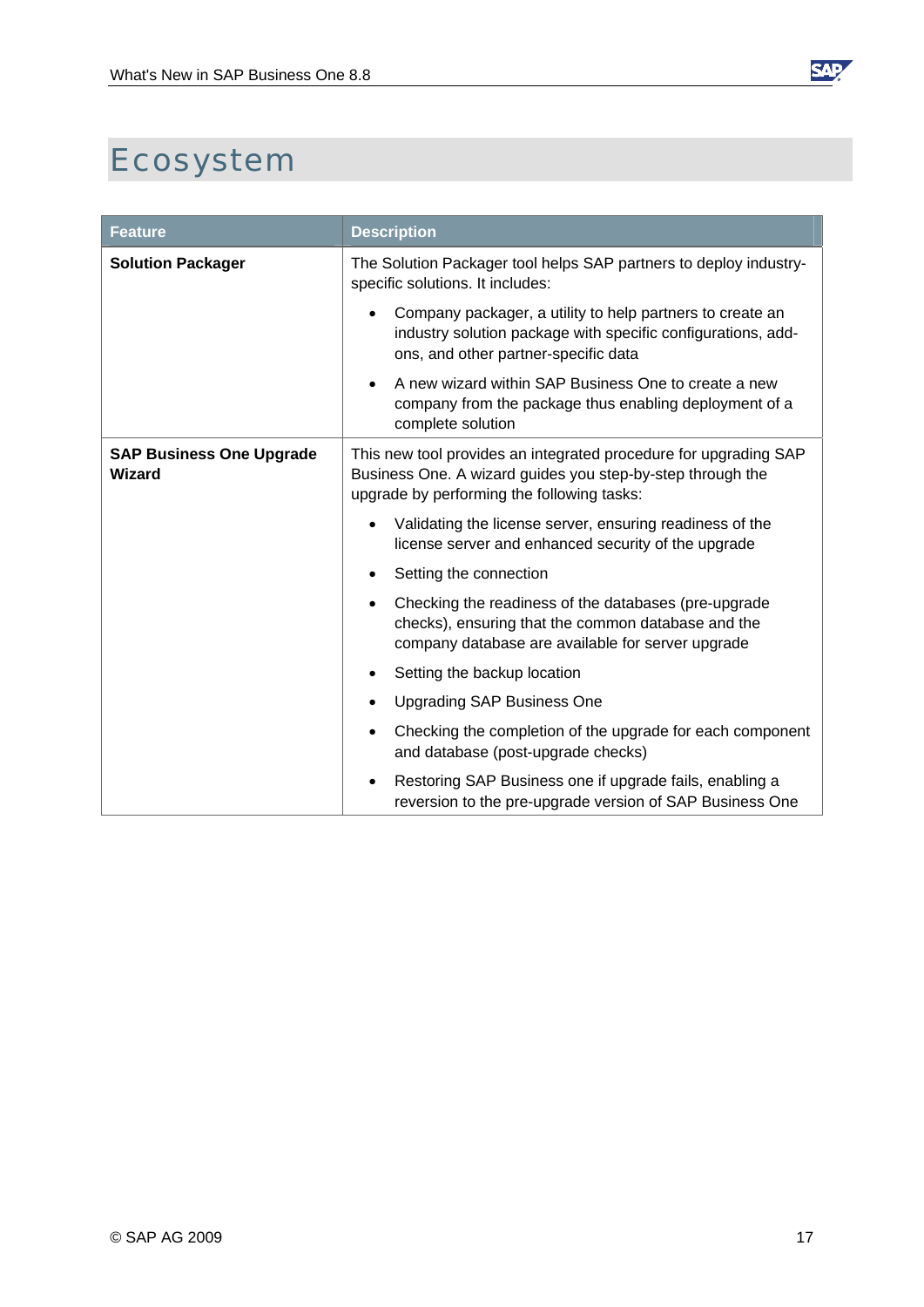

# <span id="page-17-0"></span>Upgrade Information

| <b>Feature</b>      | <b>Description</b>                                                                  |
|---------------------|-------------------------------------------------------------------------------------|
| <b>Upgrade Path</b> | Upgrade paths to SAP Business One 8.8 are supported from the<br>following releases: |
|                     | SAP Business One 2005 A SP01                                                        |
|                     | SAP Business One 2005 B<br>$\bullet$                                                |
|                     | SAP Business One 2007 A                                                             |
|                     | SAP Business One 2007 A SP01                                                        |
|                     | SAP Business One 2007 B                                                             |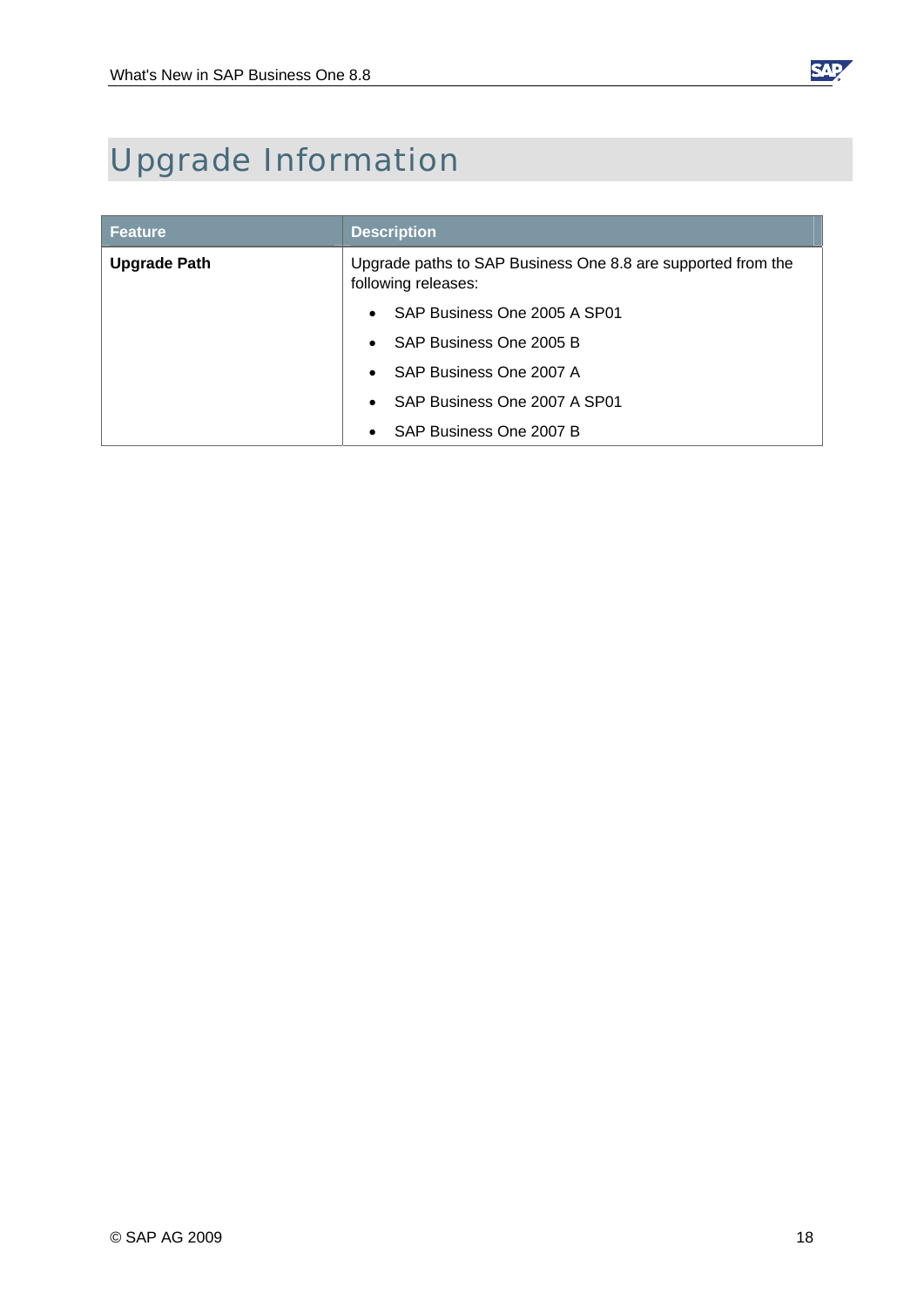

### <span id="page-18-0"></span>Software Development Kit (SDK)

SAP Business One is equipped with a programming API based on COM technology. You can use the functional scope of SAP Business One as supplied, or adapt it to your specific requirements. The API is delivered as a Software Development Kit (SDK), including development documentation and code samples.

The SAP Business One SDK enables you to extend and change the functionality of SAP Business One to create industry and company functionality and interfaces with third-party tools.

#### UDO DI Access

| Feature                                  | <b>Description</b>                                                                                                              |
|------------------------------------------|---------------------------------------------------------------------------------------------------------------------------------|
| GeneralService<br>for Accessing UDO Data | You can now access data from user-defined objects (UDOs) from<br>the DI API using the new General Service. You can add, update, |
| from the DI API                          | and delete data from both parent and child UDO objects.                                                                         |

#### SDK Performance Improvements

| Feature                                          | <b>Description</b>                                                                                                                               |
|--------------------------------------------------|--------------------------------------------------------------------------------------------------------------------------------------------------|
| <b>Application and API</b><br><b>Performance</b> | The performance of SAP Business One is now greatly improved in<br>the following ways:                                                            |
|                                                  | The Grid object facilitates quick export and import of data,<br>$\bullet$<br>via XML, enabling the efficient updating and validating of<br>data. |
|                                                  | The Matrix object includes the GetItemSpecific<br>method, enabling more efficient retrieval of data from a<br>specific cell.                     |
|                                                  | An enhanced multiple add-on connection makes<br>RecordSet calls more efficient.                                                                  |

#### XML Format Supports Delete

| <b>Feature</b>                    | <b>Description</b>                                              |
|-----------------------------------|-----------------------------------------------------------------|
| <b>Deleting Business Partners</b> | Deleting business partners line objects using XML is enabled by |
| Using XML                         | using GeneralService.                                           |

#### DI API

| <b>Feature</b>                      | <b>Description</b>                                                                                                                   |
|-------------------------------------|--------------------------------------------------------------------------------------------------------------------------------------|
| <b>Attachment Paths</b>             | You can now modify the paths for storing special files, such as<br>add-ons, Microsoft Word documents and images.                     |
| <b>Bill of Exchange Transaction</b> | You can now use the GetByKey method to retrieve Deposits and<br>BankPages subobjects within the<br>BillOfExchangeTransaction object. |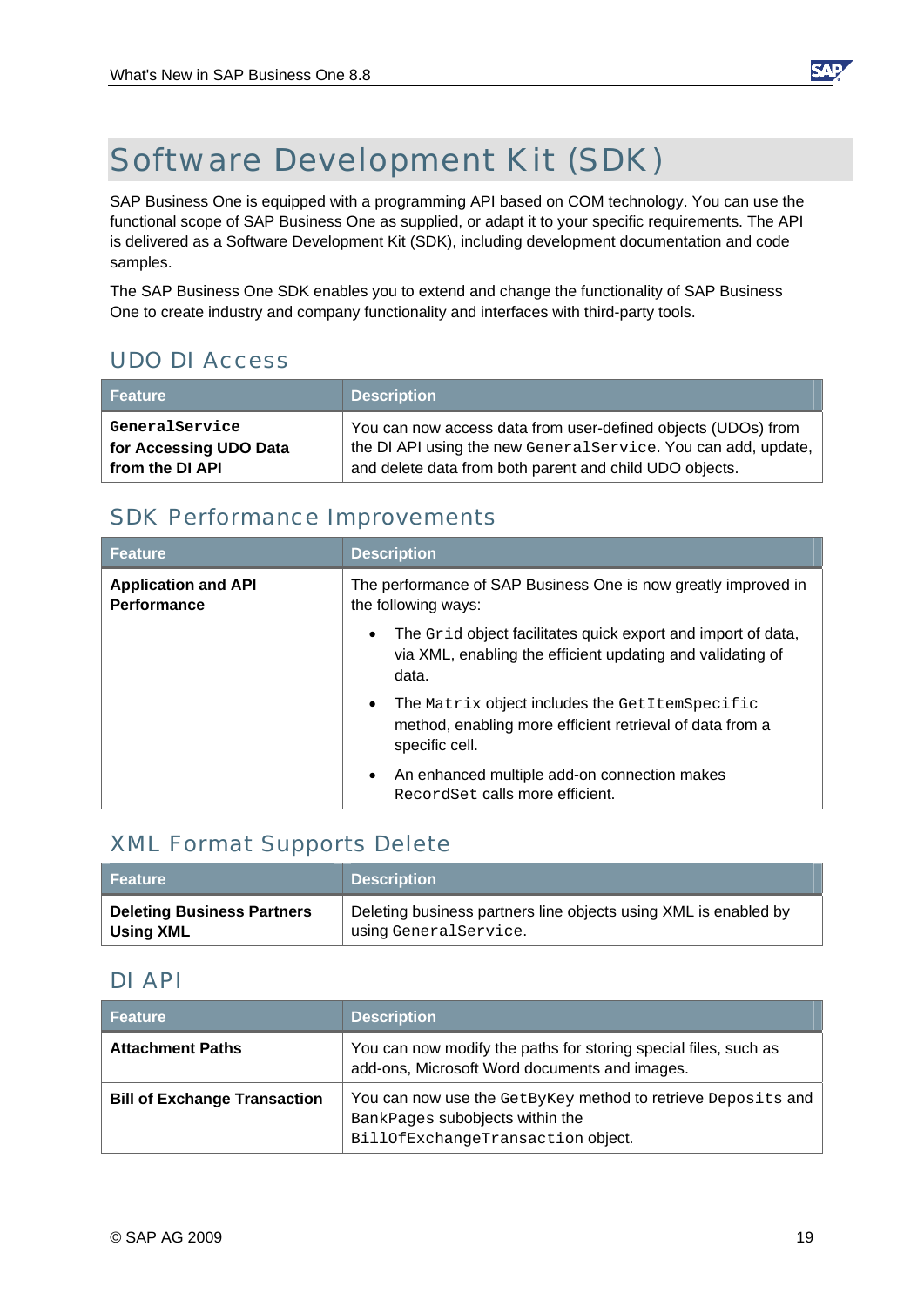

<span id="page-19-0"></span>

| <b>Feature</b>                                        | <b>Description</b>                                                                                                                                                           |
|-------------------------------------------------------|------------------------------------------------------------------------------------------------------------------------------------------------------------------------------|
| <b>Branch Service</b>                                 | You can now add, update, and delete items in the master list of<br>branches that can be assigned to users and employees.                                                     |
| <b>Business Partners Properties</b><br><b>Service</b> | You can now update the names of business partner properties,<br>which can be assigned to business partners.                                                                  |
| <b>Inventory Revaluation FIFO</b><br><b>Service</b>   | You can now perform inventory revaluation for FIFO (first in, first<br>out) items.                                                                                           |
| <b>NCM Code Setup Service</b>                         | You can now add, update, and delete NCM codes, which can be<br>assigned to items. (for Brazil only)                                                                          |
| <b>Predefined Text Service</b>                        | You can now add, update, and delete items in the master list of<br>predefined texts that can be assigned to the document remarks<br>field.                                   |
| <b>Sales Forecast View</b>                            | You can now create weekly and monthly sales forecasts, in<br>addition to the existing option of daily forecasts.                                                             |
| <b>Service Call Services</b>                          | You can now add, update, and delete items in various master lists<br>for use with service calls.                                                                             |
|                                                       | You can modify the list of problem types, call types, origins,<br>statuses, and solution statuses.                                                                           |
| <b>Sales Opportunity Services</b>                     | You can now add, update, and delete items in various master lists<br>for use with sales opportunities.                                                                       |
|                                                       | You can modify the list of competitors, reasons, interests, and<br>sources.                                                                                                  |
| <b>Special Prices (Hierarchies</b><br>and Expansions) | You can now add, update, and delete period and volume discounts<br>(special prices that are relevant for all business partners).                                             |
| <b>States Service</b>                                 | You can now add, update, and delete items in the master list of<br>states that can be assigned to business partners and other objects<br>as part of the address information. |
| <b>Total Discounts</b>                                | The total discount for incoming payments is now exposed via the<br>TotalDiscount property of the Payments_Invoices object.                                                   |

#### UI API

| Feature                               | <b>Description</b>                                                                                                  |
|---------------------------------------|---------------------------------------------------------------------------------------------------------------------|
| <b>Loading Only Data</b><br>into Grid | The Grid object now contains methods to export the grid's data<br>and metadata to XML, and to load a grid from XML. |
|                                       | These methods enable you to vastly improve performance when<br>validating or updating data in a grid.               |
| ButtonCombo                           | The new ButtonCombo object combines the functionality of a<br>button and dropdown list into a single control.       |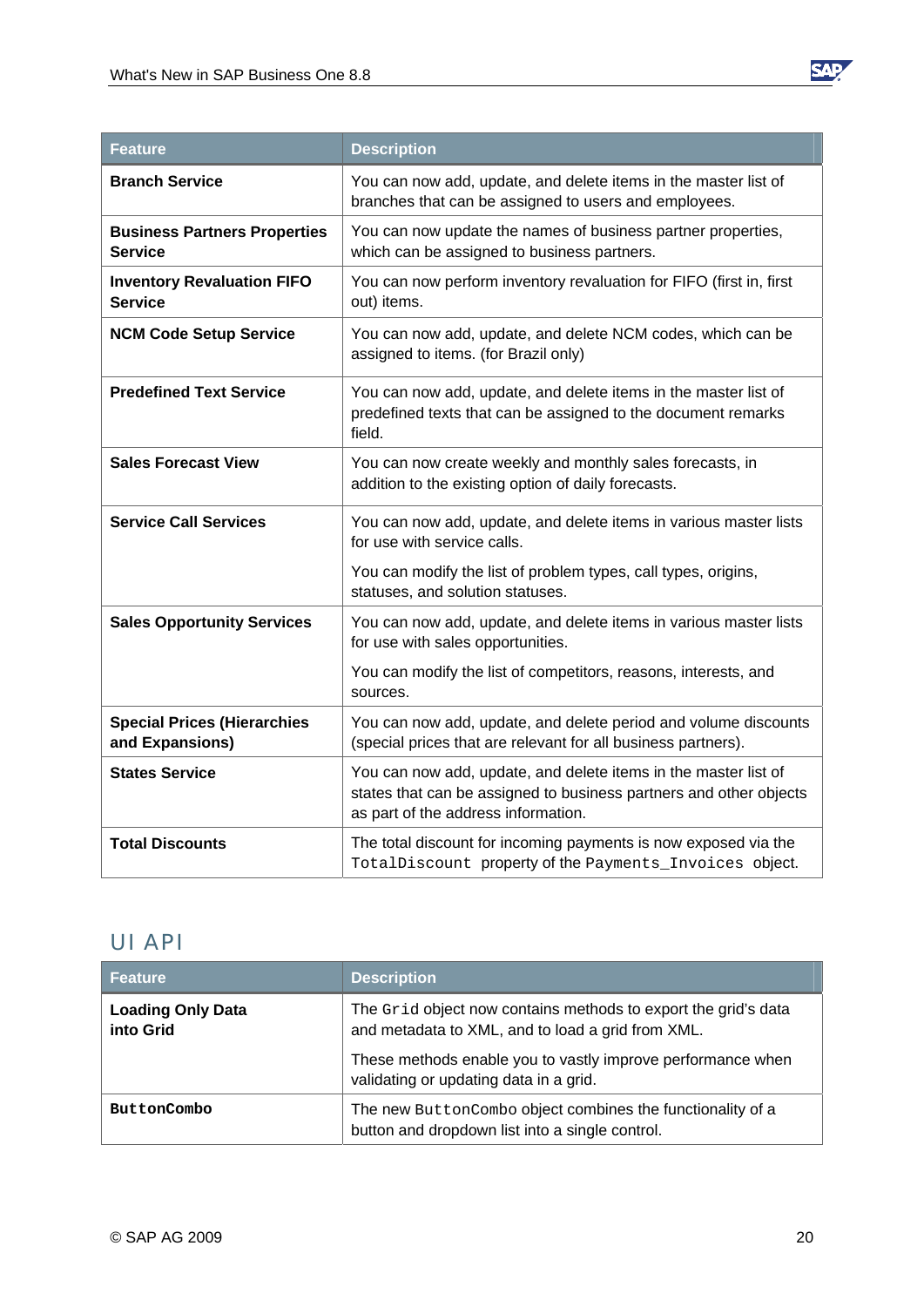

| <b>Feature</b>                 | <b>Description</b>                                                                                                                                          |
|--------------------------------|-------------------------------------------------------------------------------------------------------------------------------------------------------------|
| <b>Matrix and Grid Sorting</b> | End users can now sort columns in Grid objects that are enabled<br>for sorting.                                                                             |
|                                | The Grid and Matrix objects now support sorting columns via<br>the API.                                                                                     |
| <b>Numeric Values in Grid</b>  | The Grid object now follows the decimal precision settings in the<br>Administration module, so numbers are displayed with the correct<br>decimal precision. |
| <b>Right-Click Event</b>       | You can now send a right-click event to simulate a user right-<br>clicking an application window.                                                           |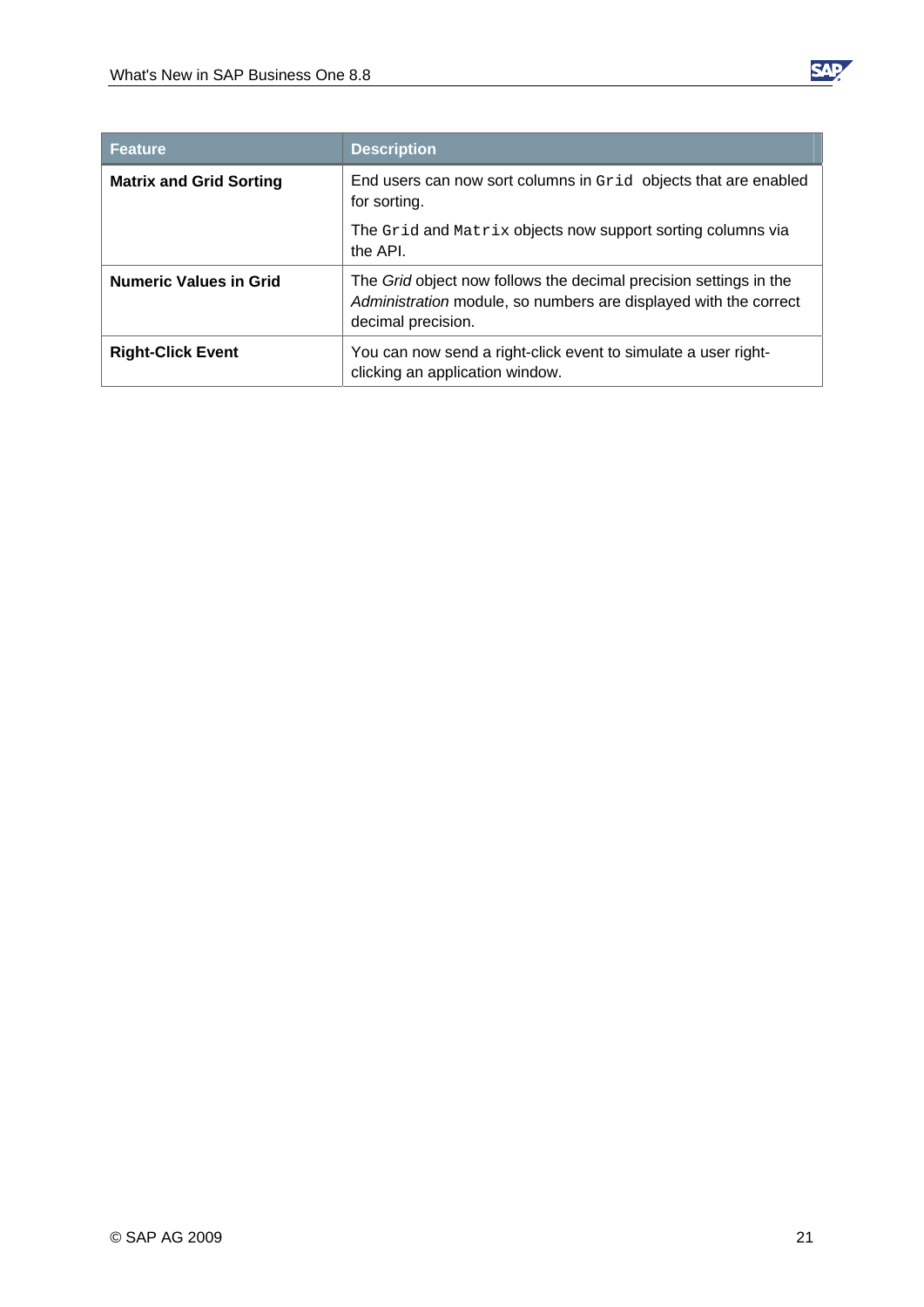

# <span id="page-21-0"></span>Add-Ons

| <b>Feature</b>            | <b>Description</b>                                                                                                                                                                                                                                                                               |
|---------------------------|--------------------------------------------------------------------------------------------------------------------------------------------------------------------------------------------------------------------------------------------------------------------------------------------------|
| <b>Intrastat (Europe)</b> | The Intrastat add-on provides an improved wizard-based<br>environment, and handles nil declarations and correction<br>declarations. It also includes partial deliveries in Intrastat<br>declarations, and provides an option to present negative values of<br>credit memos with positive values. |
| <b>XL Reporter</b>        | In SAP Business One 8.8, XL Reporter is removed from the SAP<br>Business One core application and is available as an add-on.<br>XL Reporter supports Microsoft .NET Framework 2.0.                                                                                                               |